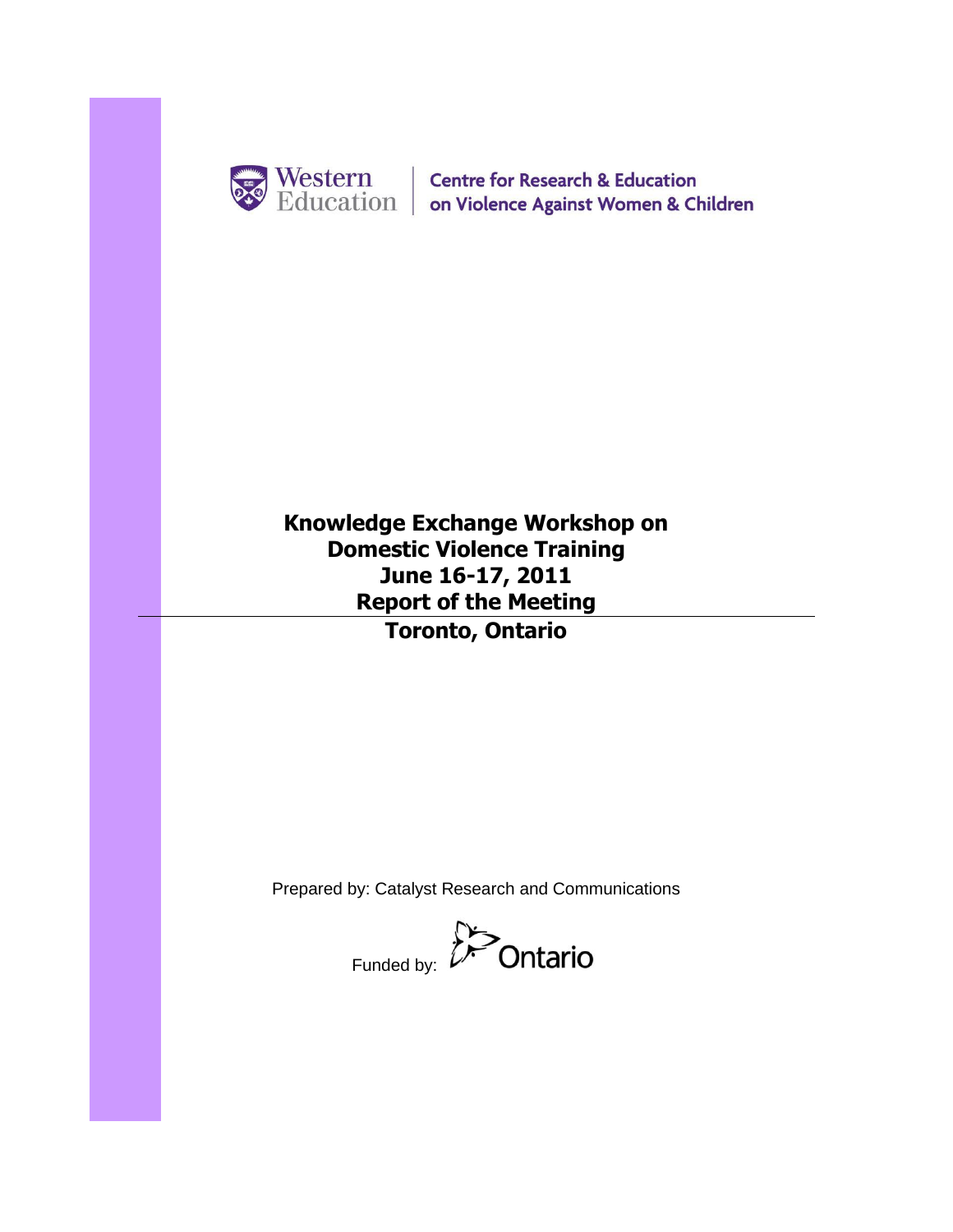## **Knowledge Exchange Workshop on Domestic Violence Training June 16-17, 2011 Report of the Meeting**

## **A. Introduction**

The Centre for Research & Education on Violence Against Women & Children (CREVAWC) brought together the developers and deliverers of Domestic Violence Training in Ontario that have been funded through the Ontario Women's Directorate (OWD) as well as other key stakeholders. (A summary of the many DV training projects that participants were involved in, is found in Appendix A).

The overall purpose for the meeting was to promote knowledge exchange and planning for domestic violence (DV) training. The meeting also had specific objectives:

- To update each participant on the nature and extent of DV training that has been developed and implemented as part of the Domestic Violence Action Plan;
- To develop a proposed core curriculum that can be used to assess the content of current training;
- To identify best practices that could be applied to new/other training initiatives (e.g. as part of training for the Sexual Violence Action Plan);
- To identify opportunities for collaboration with other trainers/ organizations/ sectors;
- To identify future needs; and
- To identify mechanisms for knowledge exchange amongst Violence Against Women trainers, curriculum developers, post-secondary institutions and professional development organizations.

Peter Jaffe and Barb MacQuarrie of the CREVAWC opened the meeting by noting that the participants all shared a passion to end violence against women and children. This meeting would provide a unique opportunity to work across sectors and to collectively become more effective in our work.

It has become clear that despite the high quality of training and information being developed and shared, we still know that knowledge is not always being picked up, it is not always getting to the right people or it is not registering.

The external context continues to change, with new governments, new public priorities and limited understanding of the depth and breadth of violence against women and children, maintaining sustainability is pivotal to these discussions.

This report provides an overview of the discussions that were held throughout the two days. It also includes a summary of many of the DV training initiatives than were undertaken as part of Ontario's Domestic Violence Action Plan.

The section on Lessons Learned and Promising Practices may be applicable to Ontario's recently released Sexual Violence Action Plan as well as to plans for establishment of a learning institute as recommended by the Domestic Violence Advisory Council in 2009. The Sexual Violence Action Plan is available at:

[http://www.citizenship.gov.on.ca/owd\\_new/english/resources/publications/svapdoc\\_2011.shtml](http://www.citizenship.gov.on.ca/owd_new/english/resources/publications/svapdoc_2011.shtml)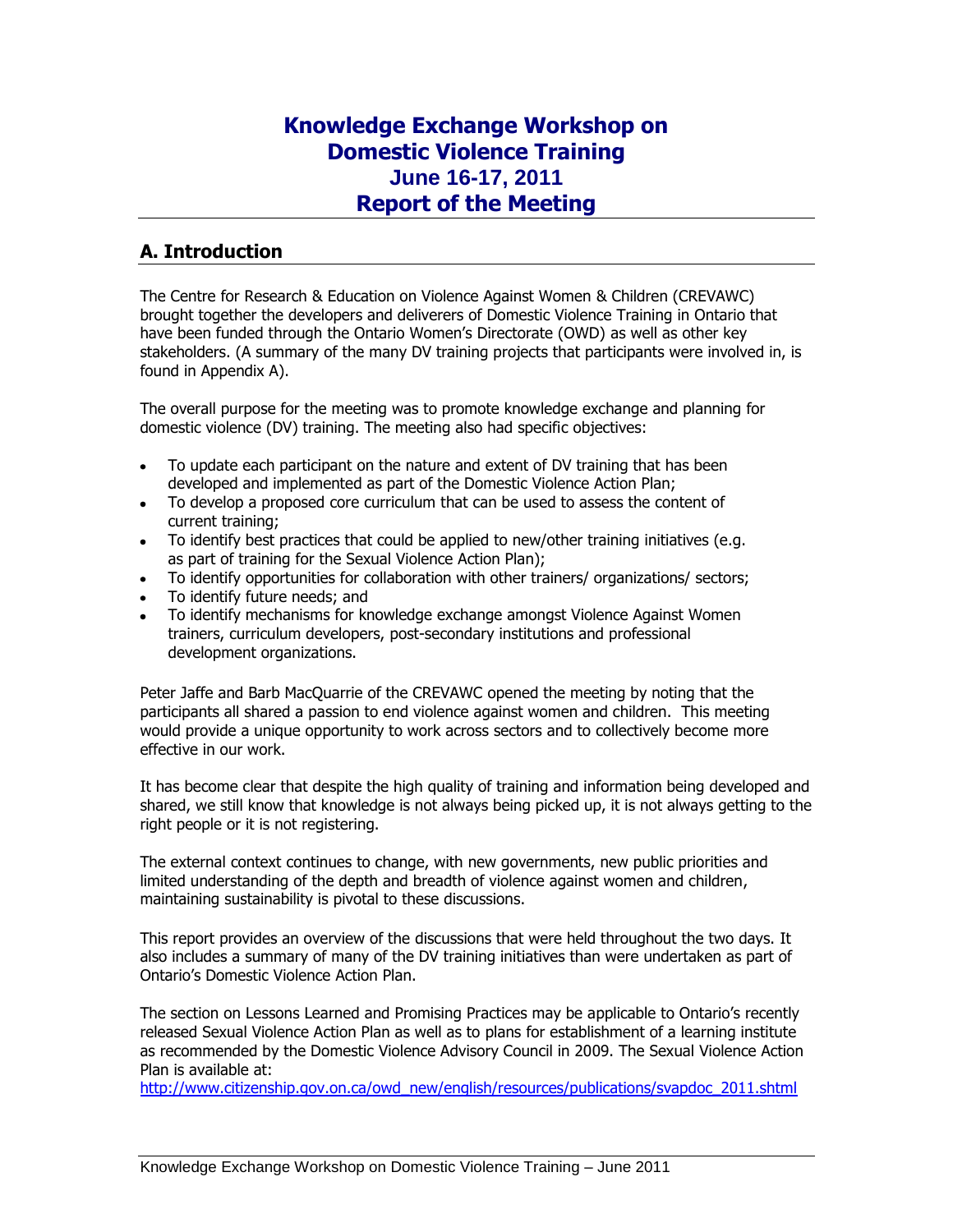## **B. Domestic Violence Training Initiatives**

A number of initiatives were presented. Each presenter of a training initiative provided a brief description of the project**,** highlights of the project and lessons learned. A summary of each project, with relevant contact information, is included in Appendix B.

## **Presentation 1**

| <i>Presenter:</i> Robin Mason | <b>Women's College Hospital</b>      |
|-------------------------------|--------------------------------------|
| Target Audience:              | Health Care Providers (Initiative 1) |

Highlights: Started with a literature review and worked with an expert panel to pull out core competencies. The competencies helped structure the training. The training is developmental. There are a total of 17 units of training of which the first three are required. Each trainee must successfully go through the first three before they can proceed.

#### Interesting Observations:

The knowledge to practice gap is always a challenge. 98% declared that they will change their practice.

#### Lessons Learned:

- It was difficult to engage the physicians.
- The competencies were "evidence based" and lent credibility to the training.
- On-line education is very effective for people who do not have time to go to face to face training.
- Advertise and promote the training in reputable journals that the potential trainers consider credible.

## **Presentation 2**

| <i>Presenter:</i> Robin Mason | <b>Women's College Hospital</b>                    |
|-------------------------------|----------------------------------------------------|
| Target Audience:              | Mental Health and Addiction Workers (Initiative 2) |

Highlights: There is very little literature on concurrent Mental Health, Addictions and domestic violence. Ten provincial roundtables with experts were held. Based on those meetings, a list of core competencies was developed. Project will target the needs of a wide range of professionals who work with mental health, substance use and VAW issues. In addition to the curriculum, will also develop a province–wide strategy for implementing the training.

## **Presentation 3**

| Presenter: Marsha Sfeir | <b>Springtide Resources</b>                                                |
|-------------------------|----------------------------------------------------------------------------|
| Target Audience:        | English Language Elementary School Teachers, Principals<br>and Counsellors |

Highlights: The training came out of the Domestic Violence Action Plan's commitment to create Experts Panel. There were 15 organizations involved in the development of the resources and seven in implementation. The manuals were ready before the training so there was time to focus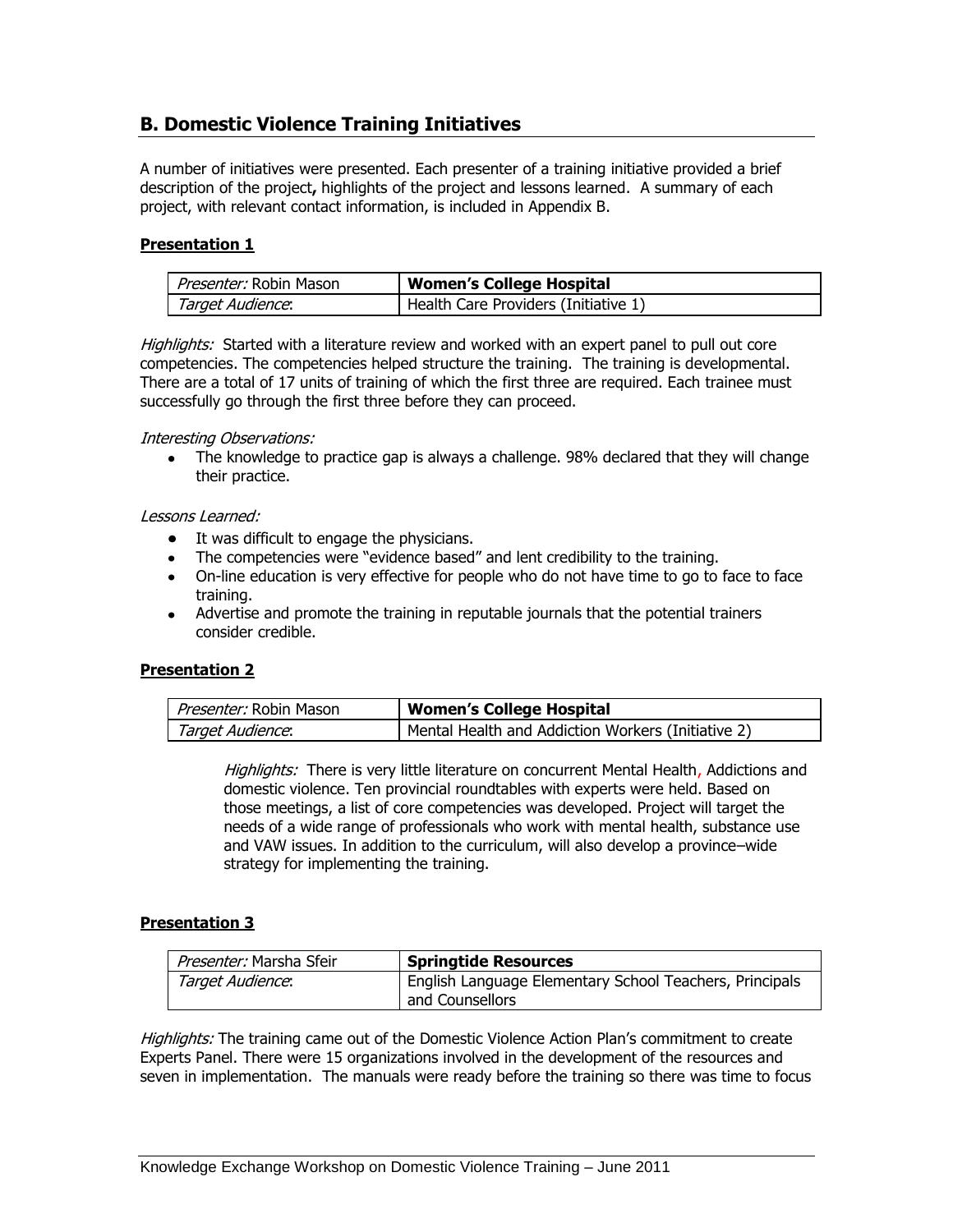on the training delivery approach. The demand was so high for the two-day facilitator training, that one partner contributed funding to make it accessible to more of its members.

Lessons Learned:

- It is challenging to hold large institutional partners accountable for meeting deadlines and producing reports. To address this, suggest payments to project partners be linked to deliverables.
- Working with school boards that work on a calendar year when the government funds on a fiscal year posed a number of challenges. Really only had six months to work with them. Need to do this type of training in a two-year timeframe.
- The schools have specific criteria for what qualifies as professional development (e.g. outcome based approach). The training was not designed in that way so it did not qualify for professional development credits which was a barrier for some participants.
- Initially, did not prescreen participants for facilitator training. As a result, sometimes ended up with people who were not appropriate or ready for roll-out of training to other educators.
- Need to work within the authority lines of the institution. Needed to spend more time working with the principals because they were sometimes a barrier to teachers participating.
- Need to have very competent facilitators that can deal with both the content of the training, people that do not want to be at the training, and the high number of personal disclosures that occurred as part of the training.

## **Presentation 4**

| Presenter: Katherine Kehoe | <b>National Judicial Institute</b> |
|----------------------------|------------------------------------|
| Target Audience:           | Judges                             |

Highlights: Deliver education to judges in Ontario and across Canada. Judicial education in Canada is "judge-led." In addition to event planners who manage the logistics of educational programs, NJI has a group of senior advisors who are law professors or lawyers, whose role is to assist judges in developing programs, provide advice on what educational methods would work best, locate speakers, identify topics that might be of interest, and create supporting resources. No judge is required to attend any education programming so it needs to be based on their interest and need. The OWD project led to the development of three national programs focused on domestic violence: one on criminal law, one on family law, and a third that combined the two contexts, to be delivered in October 2012. There were great outcomes: developed strong inhouse expertise, developed relationships with numerous non-judge experts in the domestic violence field; and the programs themselves used proven educational methods such as scenarios and videos . The project funds also contributed to the creation of a child protection handbook. NJI is currently working on a project on sexual violence funded by the OWD.

## Lessons Learned:

- Have to present all the different perspectives.
- It is useful to be aware of community members that can participate in that kind of discussion.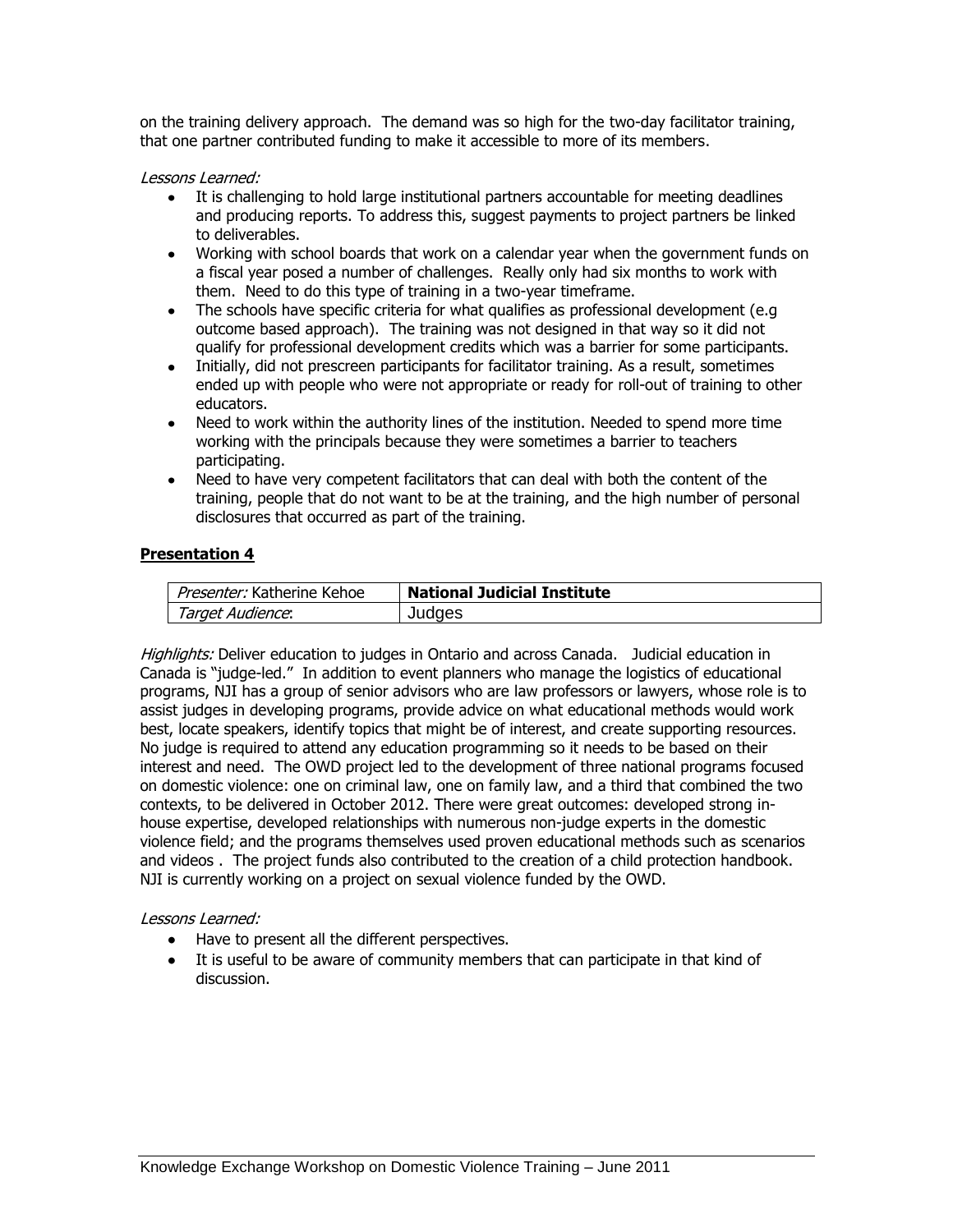## **Presentation 5**

| Presenter: Deborah Aylward | <b>Perinatal Partnership Program of Eastern and</b><br><b>South Eastern Ontario</b> |
|----------------------------|-------------------------------------------------------------------------------------|
| Target Audience:           | Health care providers who work with pregnant<br>women and their infants.            |

Highlights: Prepared a presentation and speakers script and posted all the resources that the training was based on. Collaborated with Best Start and had a number of delivery approaches: telemedicine, newsletter, in service neo-natal practioner training and creation of new screening tools. Have worked with Women's College Hospital and developed two curriculums that targeted family physicians: "New Babies, New Worries," and "Post Partum Blues and Bruises."

Lessons Learned:

- Need the language and training approach to directly relate to the work that they do.
- Develop a Knowledge Learning Framework that provides an understanding of how the trainees learn and what are the tools and approaches that work.
- Have a neutral host /sponsor and good facilitation because unexpected situations arise and you need someone who can manage those situations.

#### **Presentation 6**

| <i>Presenter:</i> Nneka MacGregor | <b>Women at the Centre</b>                |
|-----------------------------------|-------------------------------------------|
| Target Audience:                  | Survivors, frontline staff and volunteers |

Highlights: Survivors are sometimes asked to do presentations or "tell their story" as part of other people's training. Increasingly, survivors want to do their own training and pass on their experience of what worked and what did not work in the system. They are developing a four day training that will support survivors to present their story, put the story in a bigger context, be heard, not be triggered and be safe.

We need to support each woman to increase her confidence and know that she can shape and influence her experience, her life, family and community.

#### **Presentation 7**

| Presenter: Barb MacQuarrie | <b>Centre for Research &amp; Education on Violence</b><br><b>Against Women and Children</b> |
|----------------------------|---------------------------------------------------------------------------------------------|
| Target Audience:           | <sup>1</sup> Senior administrators, human resource and health<br>and safety professionals   |

Highlights The Neighbours, Friends a nd Family (NFF) initiative is a highly adaptable awareness campaign that consistently teaches three core skills; recognize warning signs, respond empathetically to warning signs or disclosures and make appropriate referrals. Each community can develop their own approach. "Make it our Business" provides resources based on the NFF campaign that aligns with new legislation (Bill 168).

The original NFF campaign has been adapted for Francophone communities, Aboriginal communities and immigrant and refugee communities. NFF has also been adapted for an Elder Abuse Awareness campaign with funding provided by the Public Health Agency of Canada.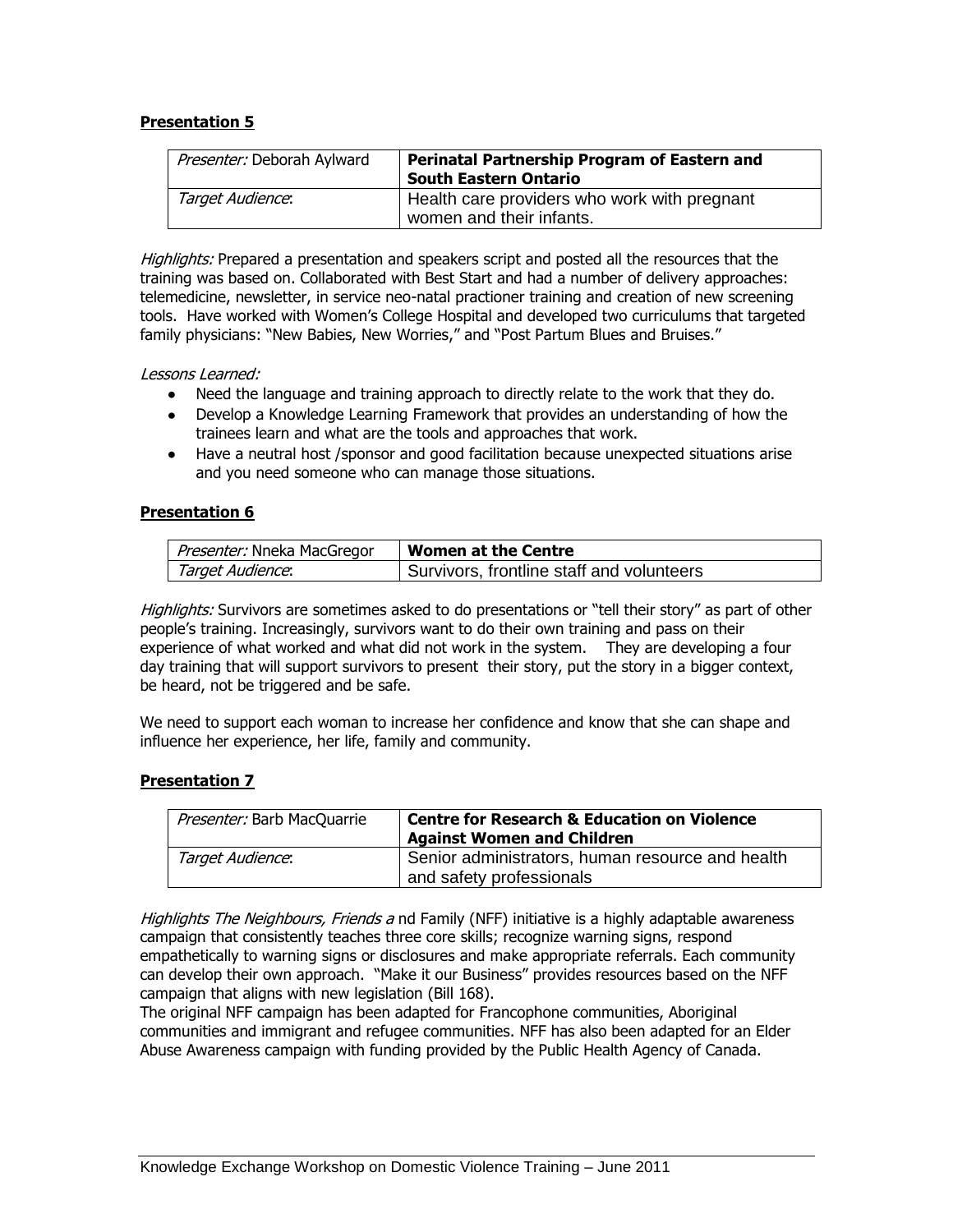#### Lessons Learned:

- Training is more successful when communities are engaged in the development of the approach that will work for them.
- The Centre plans to offer the workplace training through a social enterprise model.

## **Presentation 8**

| Presenter: Madeleine Dagenais | Action ontarienne contre la violence faite aux<br>femmes (AOcVF)                                                   |
|-------------------------------|--------------------------------------------------------------------------------------------------------------------|
| Target Audience:              | <b>Front-line Workers Serving Francophone</b><br>Women; Managers and Directors of<br>Francophone VAW Organizations |

Highlights: Action ontarienne has a clear mandate as an umbrella organization for francophone women to develop resources and training sessions in French that are not just translated, but also culturally appropriate for the francophone community in a minority situation. To enhance quality French services, training sessions are offered to front line workers, and specific training sessions offered to directors and managers on managing resources efficiently in a feminist framework, for example. Our training model is divided in two categories: online core training with or without mentoring and in person ongoing training sessions on more specific issues, offering best practices and various intervention tools. The workshops were developed to reach out to a wide range of front line workers, using accessible language and always including available resources in French in Ontario. The model was developed with a specific focus on francophone issues and realities in a minority context. The online training is web-based and free so that people can access it throughout the province and around the world. There have been a number of products including: training modules, webinars, videos and video guides; pamphlets; training kits, presentations. Over the years, we have partnered with METRAC to adapt and to translate in French their legal information training kits, and are working with MOFIF (Mouvement ontarien des femmes immigrantes francophones) to reach out to francophone immigrants.

## Lessons Learned:

- Training should be on an ongoing long term basis because the issues faced by women who are victims of violence are getting more complex and because of the turnover in personnel in that field.
- It is important to understand the needs of francophone women and not assume that their needs are the same because they are women.
- Organizations may have knowledge of much of the content in the training but the bigger challenge for many is how to facilitate changes in individual staff practices and how to make organizational changes to support the new practices.

## **Presentation 9**

| Presenter: Tracey Foreman | <b>Ontario Correctional Services College</b>                        |
|---------------------------|---------------------------------------------------------------------|
| Target Audience:          | Community and institutional staff who deal with<br>female offenders |

Highlights: The typical Parole and Probation Officer (PPO) has between 70 to 100 offenders that they work with. In 25% to 70% of each person's case load, domestic violence was either the core offence or was related to the crime. Training was developed that was embedded into the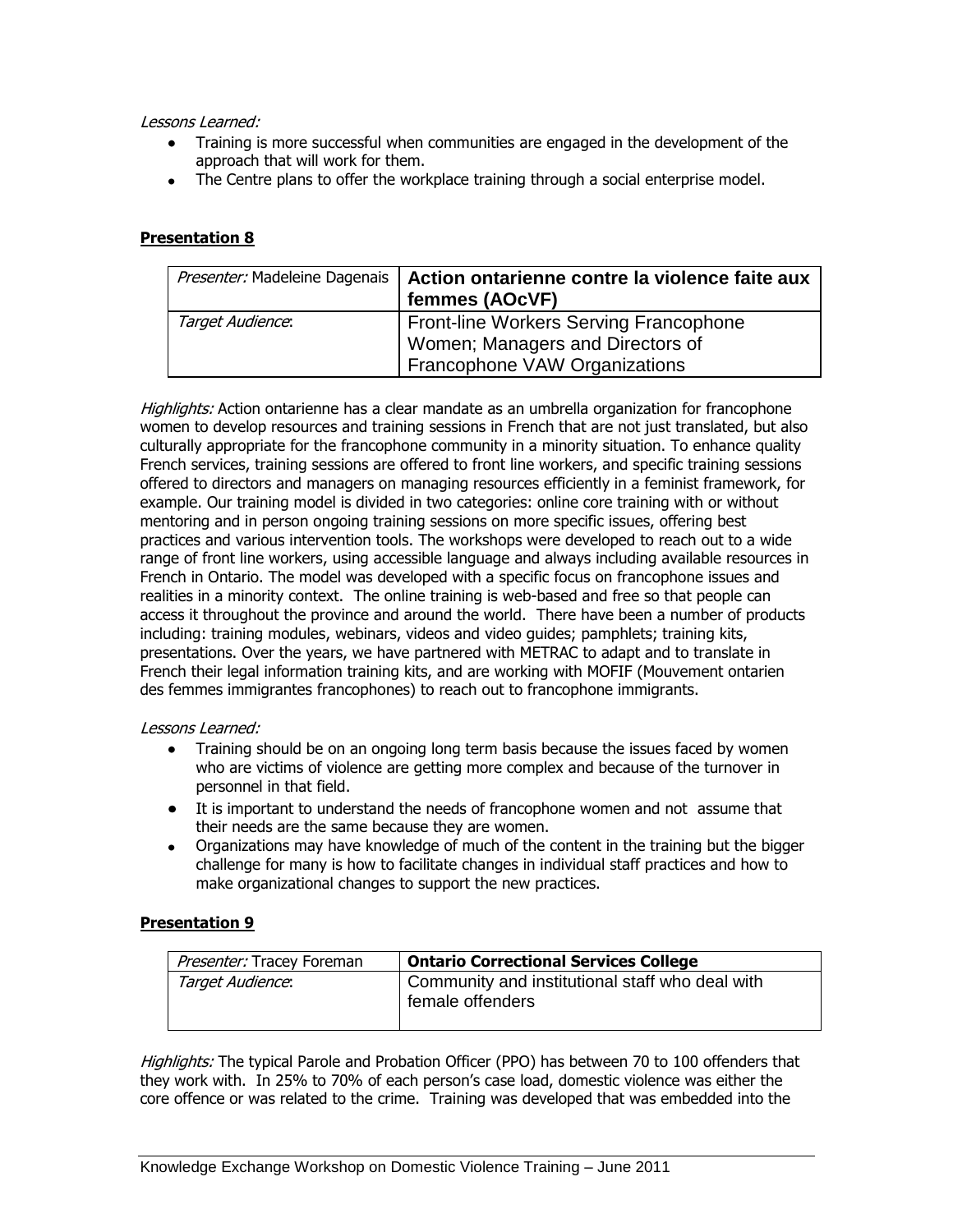PPO training curriculum, broadened to include correctional staff and included two provincial conferences. This is a group of workers that are very motivated to deal with this issue and have created their own NFF workplace initiative.

#### Lessons Learned:

• The workplace has a big impact on how the training can be delivered. While people preferred to have face-to-face training, it was prohibitive because of costs and labour disruptions.

#### **Presentation 10**

| <i>Presenter:</i> Ruth Harper | <b>Ontario Association of Children's Aid Societies</b> |
|-------------------------------|--------------------------------------------------------|
| Target Audience:              | Child welfare workers                                  |

Highlights: In 2002, the VAW-CAS training was done as part of the development of joint protocols. It has continued as a major priority for further training. A practice guide has been developed and a two day training has been delivered to the 53 agencies around eleven competencies. Have incorporated a pre knowledge needs assessment and a post knowledge evaluation. The evaluations have been positive. There is a commitment to a six month follow-up with all trainees in order to see the retention and integration into practice.

#### Lessons Learned:

- Need to revisit and reestablish the protocols with the VAW sector.
- It is important to do pre-assessments so that the training is geared to the group.
- It is important to keep the trainers connected and to do ongoing learning. They are doing their own webinars.

## **Presentation 11**

| Presenter: Peter Jaffe | <b>Centre for Research &amp; Education on Violence</b><br><b>Against Women and Children</b> |
|------------------------|---------------------------------------------------------------------------------------------|
| Target Audience:       | Threat Assessment/ Risk Management for<br>community-based service providers                 |

Highlights: This initiative is still in process. The Threat Assessment/ Risk Management on-line training is being developed to meet the knowledge and skill development needs of professionals and service providers in the health, social services and education sectors and in workplaces.

Topics to be addressed include:

- the importance of collaborative relationships;
- limits and protocols for addressing confidentiality issues (e.g. guidelines for social service sector);
- threat assessment tools most commonly used in Ontario and other jurisdictions;
- assessing risk and providing support to women from marginalized communities;
- effective methods for monitoring and intervening in high risk cases; and
- communicating with front-line workers in other sectors (e.g. develop guidelines on how to work with the justice sector).

The training will use a variety of formats such as scenarios, work books, activities and checklists to meet the needs of different learning styles (e.g. auditory, visual, tactile). Case studies and reflective exercises will be utilized to make the training relevant to front-line workers in a variety of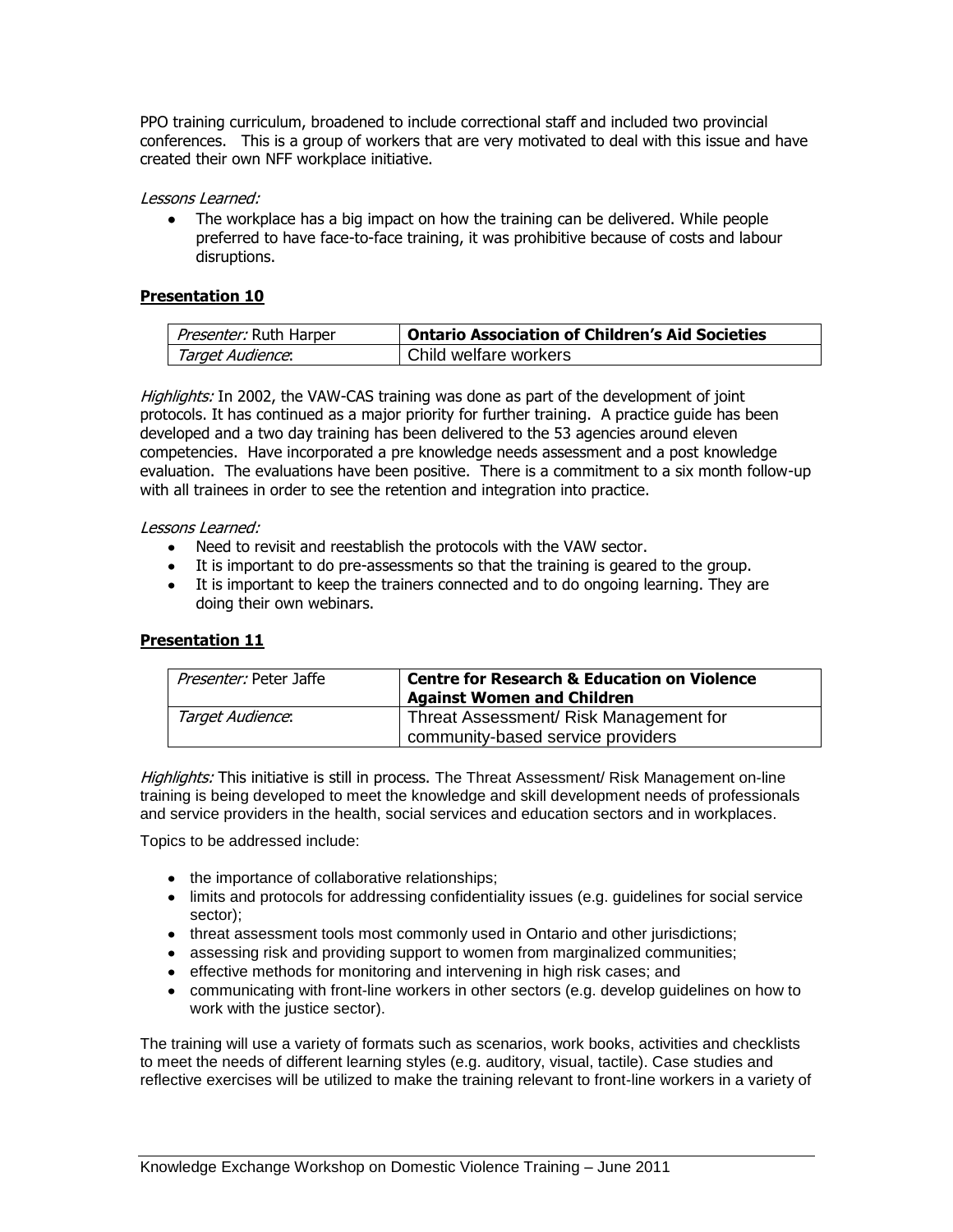professions as well as to those who serve women in northern and remote communities. The training will be presented in an online format that is fully accessible.

## **Presentation 12**

| <i>Presenter:</i> Pam Cross | <b>Law Commission Ontario</b> |
|-----------------------------|-------------------------------|
| Target Audience:            | Ontario law students          |

Highlights: This initiative is just starting. The intent is to have the VAW curriculum modules be integrated into the education system before students become lawyers. That will ensure sustainability and also avoid the curriculum being taught to those that are already converted. The curriculum will assist law students to understand dynamics of VAW and how it relates to the different aspects of law (e.g. real estate law, family law).

## **Presentation 13**

| Presenter: Darlene Angeconeb | Equay-wuk (Women's Group)                      |  |
|------------------------------|------------------------------------------------|--|
| Target Audience:             | Front-line workers serving Aboriginal women in |  |
|                              | remote communities                             |  |

Highlights: In the 31 communities that Equay-wuk is doing training, there is no safe house. there are only two shelters and most of the communities are fly-in. Have offered four workshops in Sault Ste. Marie and other remote communities. Have also created a "Healthy Living, Healthy Nations" tool kit and have put the material on the website. In the future would like to deliver the training to Healing Lodges, more health care providers and more community leaders. There have been a number of challenges, in particular funding the high cost of travel to deliver training (e.g. \$4,600 return to fly into one northern remote community).

#### Lessons Learned:

- More work needs to be done to get communities involved and committed to taking  $\bullet$ the training.
- The project funding was too short to build relationships, develop and deliver the training.
- With training there needs to be follow-up. Projects need to be long enough to allow for this.
- Due to high turnover rates, there is a need for ongoing training.

## **Presentation 14**

| Presenter: Mandy Bonisteel | <b>Assaulted Women's and Children's</b><br><b>Counsellor/Advocate Program, George Brown</b><br><b>College</b> |
|----------------------------|---------------------------------------------------------------------------------------------------------------|
| Target Audience:           | Students who have been vulnerable to violence                                                                 |

Highlights: In the first round, students were trained for one occupation only (heating and cooling systems) and all the teachers in that program that would work with the women were trained. However, women dropped out of that program, so the training shifted to a hub model, which allowed women to enter different training programs and different teachers were trained. The initiative has developed materials and workshops to support teachers and is now available to the full college.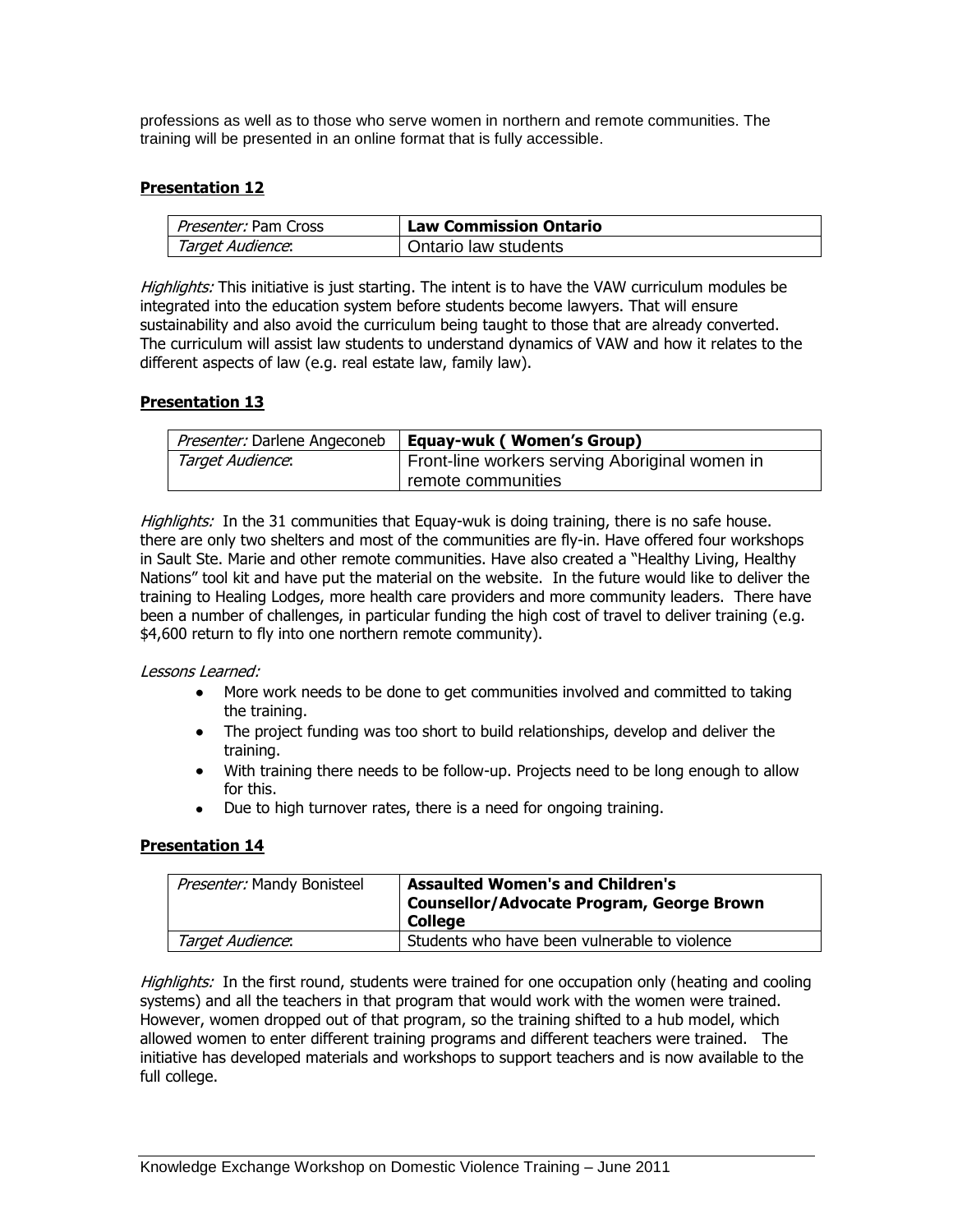Lessons Learned:

 $\bullet$ Need to provide the women with options, even if it means that you will have to deliver training to a wider audience and a different audience.

## **Presentation 15**

| <i>Presenter:</i> Mohammed | <b>Muslim Resource Centre for Social Support and</b> |
|----------------------------|------------------------------------------------------|
| Baobaid                    | <b>Integration</b>                                   |
| Target Audience:           | Families                                             |

Highlights: The Centre was established two years ago and came out of the Muslim Family Safety Project, which was an initiative to build understanding and relationships between Muslim leaders and VAW service providers. Many Muslims have come from collective societies and are now living in a rights based individualized society. They have four major training initiatives: work with CAS to support them to understand how to work with Muslim families, the Safe Integration Project which supports all members of families where violence or a risk of violence has been identified and where the risk factors of pre-migration trauma and post-migration adjustment problems exist, the Family Safety Program intervenes and engages when there is a risk or an episode of violence has occurred and the Family Honour Project is working to identify risk factors for honour based violence and to develop intervention strategies.

#### Lessons Learned:

- Need to engage the community for training to be effective.
- Need to develop a language that is culturally appropriate and respectful. The language being used is "family protection" when talking about VAW.
- It takes time to build relationships. In the beginning everyone was suspicious but over time partnerships have been built.

## **C. Lesson Learned and Promising Practices**

After these presentations, the participants were asked to go into small groups and identify:

- a) Universal lessons learned
- b) Sector specific lessons learned
- c) Promising practices

A number of themes came out of the discussions.

- 1. **The Domestic Violence training is being done by a diversity of groups to respond to specific audiences.** The strength of this approach is that the training is geared for each specific audience. The weakness is that there has not been the creation of a universal language or set of competencies that would be good to be shared with everyone.
- 2. **Use principles of adult education in the development and delivery of Domestic Violence training.** For the most part the training is directed to professionals and adults who have their own expertise. It is important that the training delivery and techniques be facilitative instead of directive teaching; experiential; and build on their existing experience and knowledge.
- 3. **Develop the training with the trainee in mind so that the content is grounded and credible to the learners.** Need to answer the question, **"**What evidence would be credible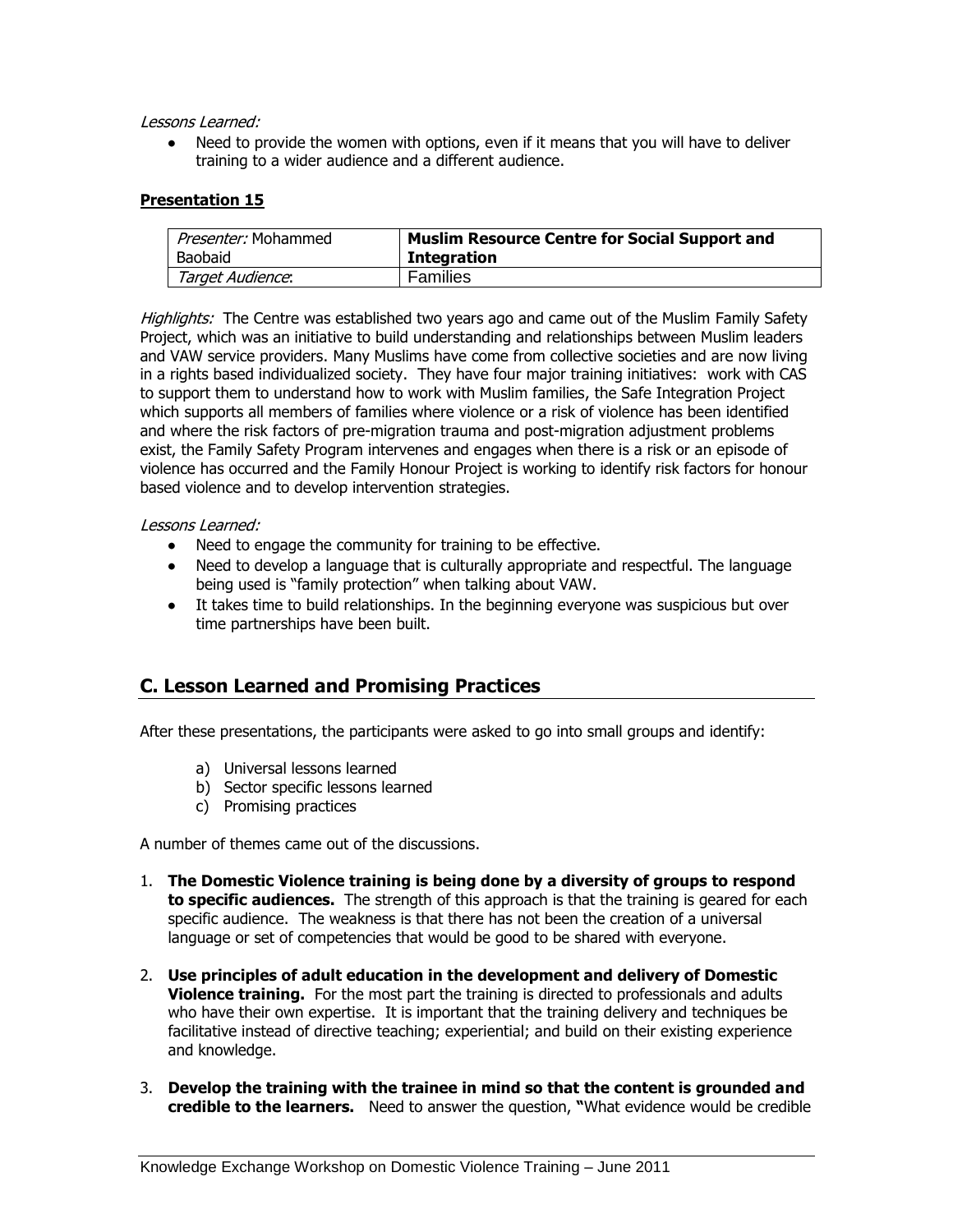to them?" Some factors that determine credibility for different trainees is that it is: based on their specific needs; evidence-based research; based on lived experiences; credible to community partners; and developed with the engagement of partners.

4. **Identify core competencies/outcomes that inform the framework or knowledge base for the training.** The framework can be developed through literature reviews, engaging groups of experts, or a combination of both. Core competencies that have been identified through a knowledge base establish credibility for the training.

As noted above, language is not consistent in the field. While some use the term "core competencies" as their base knowledge, others use outcomes.

- **5. Cultural competency is a core requirement.**
- **6. The design of the training emerges out of the core competencies/outcomes.** In addition to identifying outcomes, learning objectives or core competencies, the design of the training needs to reflect a graduated continuum of competencies that is required depending on the specific nature of a person's job. The continuum can start by applying to everyone in the profession, then move to a targeted part of the profession, and then to a part of the profession that deals with a specific issue. The best example was the perinatal training that started with medical professionals and then moved to family physicians and finally to health professionals who were working with mothers who were learning to breast feed.
- 7. **The design of the training needs to be based on the audience/learners.** The training needs to speak in the language of the participants: linguistically, culturally and in terms of organizational context. Use the pedagogy that the trainees use and develop different formats/tools/processes that support their way of learning. Factors that have to be considered as part of the design of the training include: travel costs (are you expecting people to travel to training); translation costs (are you working with a bilingual group or a multi-lingual group); scheduling (are there times throughout the year where training is not realistic) and privacy and confidentiality factors (what happens when people disclose in a session?)
- 8. **Develop strategies to get the maximum uptake on the training.** Mandatory training or training that is incorporated into core curriculums not only legitimizes the training, it makes it more sustainable. Other strategies that have been used to get people to take training include: leaders promoting the training, meeting the specific needs of learners, interests and goals (e.g. professional credits), linking to other initiatives, linking to other relationships and expectations of other community partners and meeting regulatory or legislative requirements through the training.
- **9. Develop a communication strategy for the training that will appeal and lend credibility to the training.** For example, the Women's College Hospital advertised their training for medical professionals in reputable journals that their intended audience would find credible.
- **10. Strategies for delivering the training.** The most consistent message was to be creative and ensure it works for the trainees. Most initiatives used multiple approaches (web-based, scenarios, interactive) that were both self-directed and facilitator learning (not either/or). Other suggestions were:
	- an engaged process;
	- engage community partners and establish partners;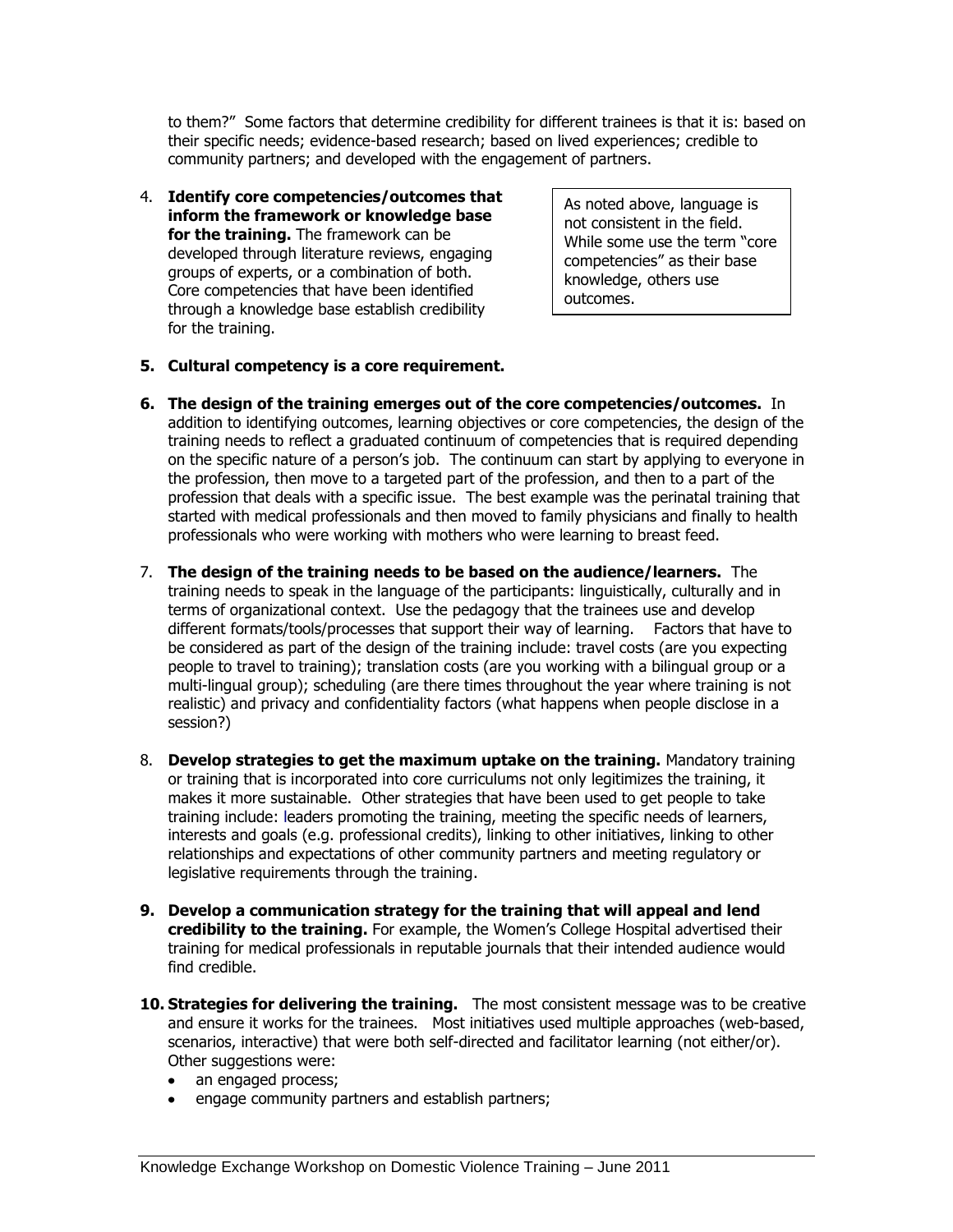- provide take away material; and
- use appropriate and good facilitators/trainers.
- 11. **Sustainability** is a weak area for many training initiatives. After the initial funding is provided to produce and deliver specific training sessions, the training material can end up sitting on a shelf. Some strategies that have been used include: embed it in core, existing training; make it mandatory; sell it (social enterprise initiative) or make it accessible to learner in ways that are at minimal or no cost (e.g. put the material on the web).
- 12. **Follow-up** on training is not a strong area. Having a long term impact on practice is the desired outcome for most training but it is often difficult to measure for a number of reasons.
	- The time frames for funding are often too short to do follow-up.
	- Evaluation of "knowledge to practice" is not strong
	- Refresh training and a plan to deal with new workers who have not been trained are not often considered in the design of the training.
	- Organizations lose the ability to promote the tools and continue training after funding is gone.
- 13. **Respond to the unintended consequences of training.** The consequence of training does not end after training. While we focus our attention on changing practice through training, other unintended consequences have been identified: an increased anxiety or sense of responsibility by some workers; isolation from colleagues who have not absorbed the training; the emotional and social consequence of disclosure done in training and compassionate fatigue for the trainers. Ideally some of these issues would be identified in the training design and there would be supports for both trainees and trainers post training delivery.
- 14. **Cross-sectoral collaboration is a highly effective way to develop and deliver training.** The work that is done in the VAW sector is relationship based. There is no one system or sector that can have sole responsibility to identify domestic violence and support women. It is effective when existing service partners can work together and recognize the barriers to working together through the training experience. Common ground and a common starting point can emerge from the experience of collaborative training.

However, this is a very challenging task because of the practice norm of working in silos and the lack of a common language to even talk about the issues. (e.g. violence against women, women abuse, domestic violence, family violence are all terms used to mean the same thing). It is important to recognize leaders in each sector and engage them in the training process.

## **D. Core Knowledge, Skills and Standards for DV Training**

The participants were asked to develop a set of core competencies that could be a standard for all DV Training. To stimulate the discussions, the core competencies used by Women's College Hospital were shared. A summary of the discussion and list of core competencies are provided below:

- Be careful to be inclusive of all populations of women and don't assume a specific norm for "woman."
- Ensure that there is an understanding of the differential impact of practice on women from diverse social locations embedded in the core competencies.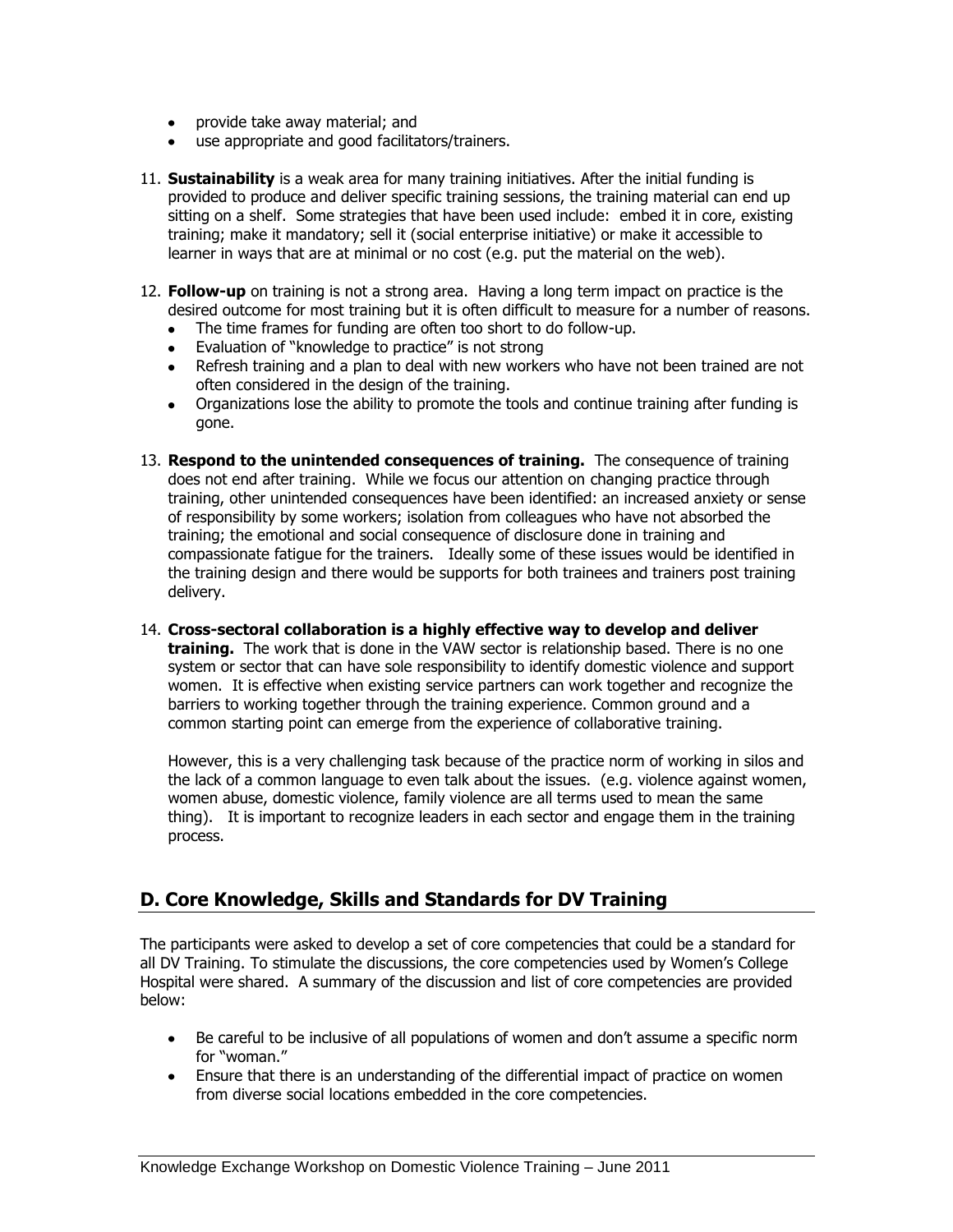- While there may be core competencies, how they are transmitted would be directly related to the capacity and the culture of the audience.
- The community of people that will be receiving the training need to feel involved in the development of the training and not have it directed at them. Each core competency needs to be explored from their perspective.
- The training has to have a logical framework. Two were suggested: (Recognize, Respond, Refer, Reduce Risk) and (Impact, intervention, Reflective Practice)
- Any set of core competencies will need constant evaluation and renewal based on what is being learned as training is delivered.

## **Core Competencies of Domestic Violence Training**

## **1. What is domestic violence? (Recognize)**

- a) The characteristics of domestic violence.
- b) The prevalence of domestic violence (using a gender analysis).
- c) The dynamics of abusive relationships.
- d) What is not abuse? (What is a healthy relationship? What does conflict look like in a healthy relationship?)
- e) Understanding violence from a broader context (Anti-Racism/Anti-Oppression, Human Rights, Decolonization framework, Social determinants model).

## **2. What are the impacts of domestic violence? (Recognize)**

- a) What happens to the woman experiencing or having experienced domestic violence?
- b) What happens to her children and family?
- c) What are the health effects and costs of domestic violence?
- d) What is the impact on other relationships (including therapeutic relationships)?
- e) What is the impact of domestic violence on vulnerable populations?
- f) What is trauma and how does it relate to domestic violence?
- g) The legacy of child sexual abuse.
- h) What are the intersectional impacts of mental health, addictions and criminalization?
- i) What is the impact on women when they deal with the social systems (healthcare, police, lawyers, shelters, etc.)?

## **3. Interventions (Respond)**

- a) Having the conversation so trust is built.
- b) Creating safe environments for disclosure.
- c) Respectful disclosure responses.
- d) What else is going on in her life that may complicate intervention?
- e) Risk management/Threat assessment.
- f) Safety plans
- g) The unintended consequences of any intervention.
- h) What supports are available when intervening?
- i) Resource materials to provide to women.

## **4. Self-Reflection (Reflective Practices)**

- a) Personal values, attitudes and beliefs specific to the professional/ worker/learner on domestic violence and working with women.
- b) Engagement with self-care.
- c) Compassion fatigue.
- d) Commitment to continuous learning.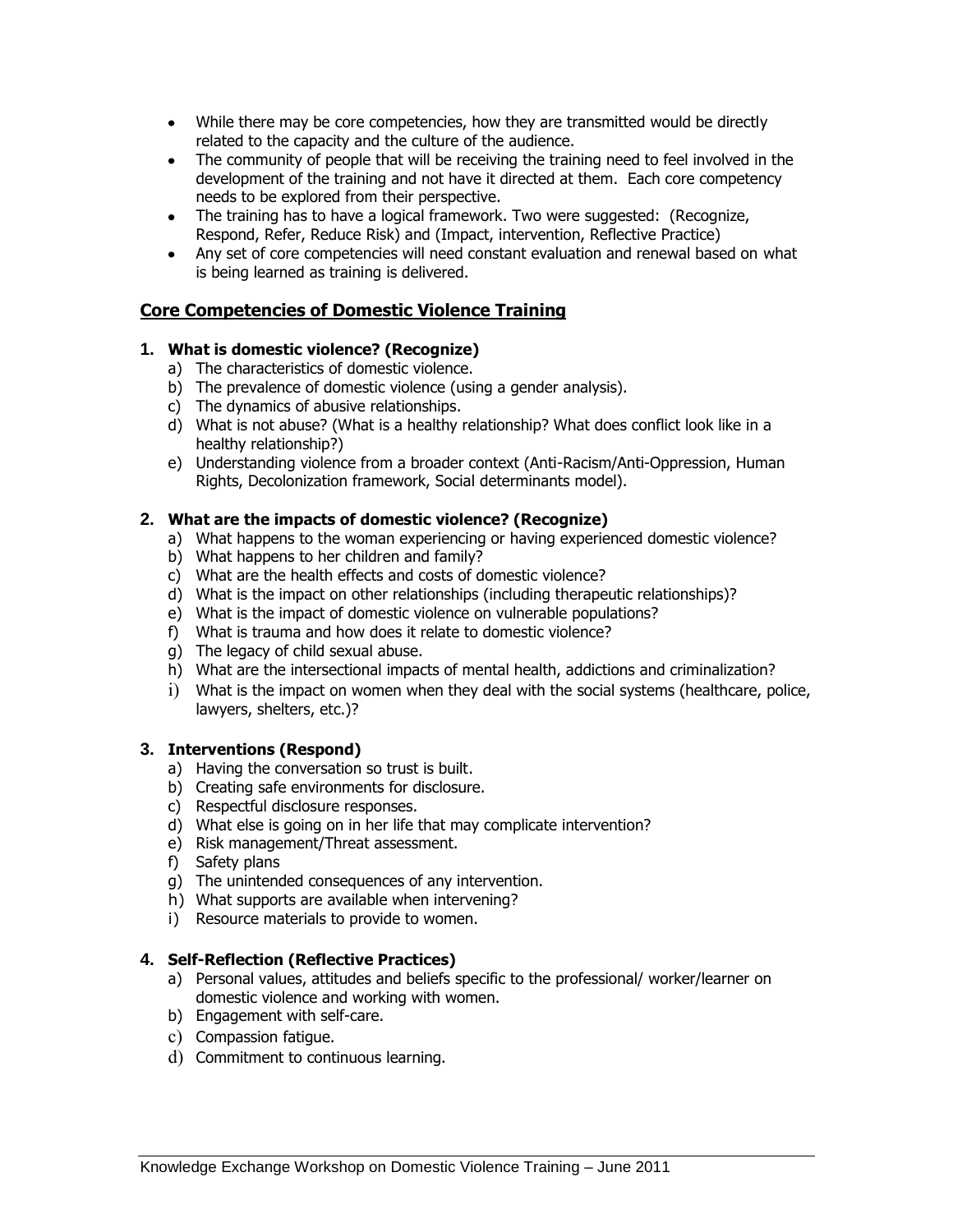## 5. **Professional role and practice (Referral, Risk Reduction)**

- a) Roles/responses and mandate.
- b) Documentation, confidentiality and information sharing.
- c) Workplace policy.
- d) Making effective referrals.
- e) Worker's safety when dealing with domestic violence situations.
- f) Understanding the strengths and limitations of the professional framework of our sector/organization that we each work within.

## **6. Inter/Intra Professional Collaboration (Referral, Risk Reduction)**

- a) Developing an integrated approach to intervention.
- b) How can we respect confidentiality and do appropriate information sharing?
- c) Mapping the network.
- d) Strengthening professional relationships and networks.

## **F. Collaboration Opportunities**

The participants were asked to identify ways that collaboration amongst trainers and organizations could be increased.

## **Actions that can be taken by workshop participants**

- 1. Provide link on websites to organizations that are doing VAW training. .
- 2. Talk with one another before starting a project. (e.g. as part of the call for proposal process)
- 3. Collaborate on training (e.g. Neighbours, Friends and Family and Women at the Centre work together; survivors become NFF trainers).
- 4. Extend an invitation to fellow trainers when developing training (to attend, to co-train and to mentor/coach).

## **Additional resources required**

- 5. All of the deliverers of domestic violence training to have contact with one another through:
	- An on-line format
	- Face to face meetings
- 6. Web-based collaboration
	- a. Find a way to track important information (new research, etc) that can be sent out to trainers.
	- b. Have a calendar of training events
	- c. Have information on the web about the project, trainers, products and expertise.
- 7. Establish a training "association"
- 8. Track where trainees have gone moved forward.
- 9. Open the collaboration to the range of trainers in this area.
- 10. Be entrepreneurial what is being offered is professional development. How can it be funded under professional development?

## **G. Addressing Sustainability**

How do we sustain the training activity and the trainers that do this work? A number of suggestions were proposed: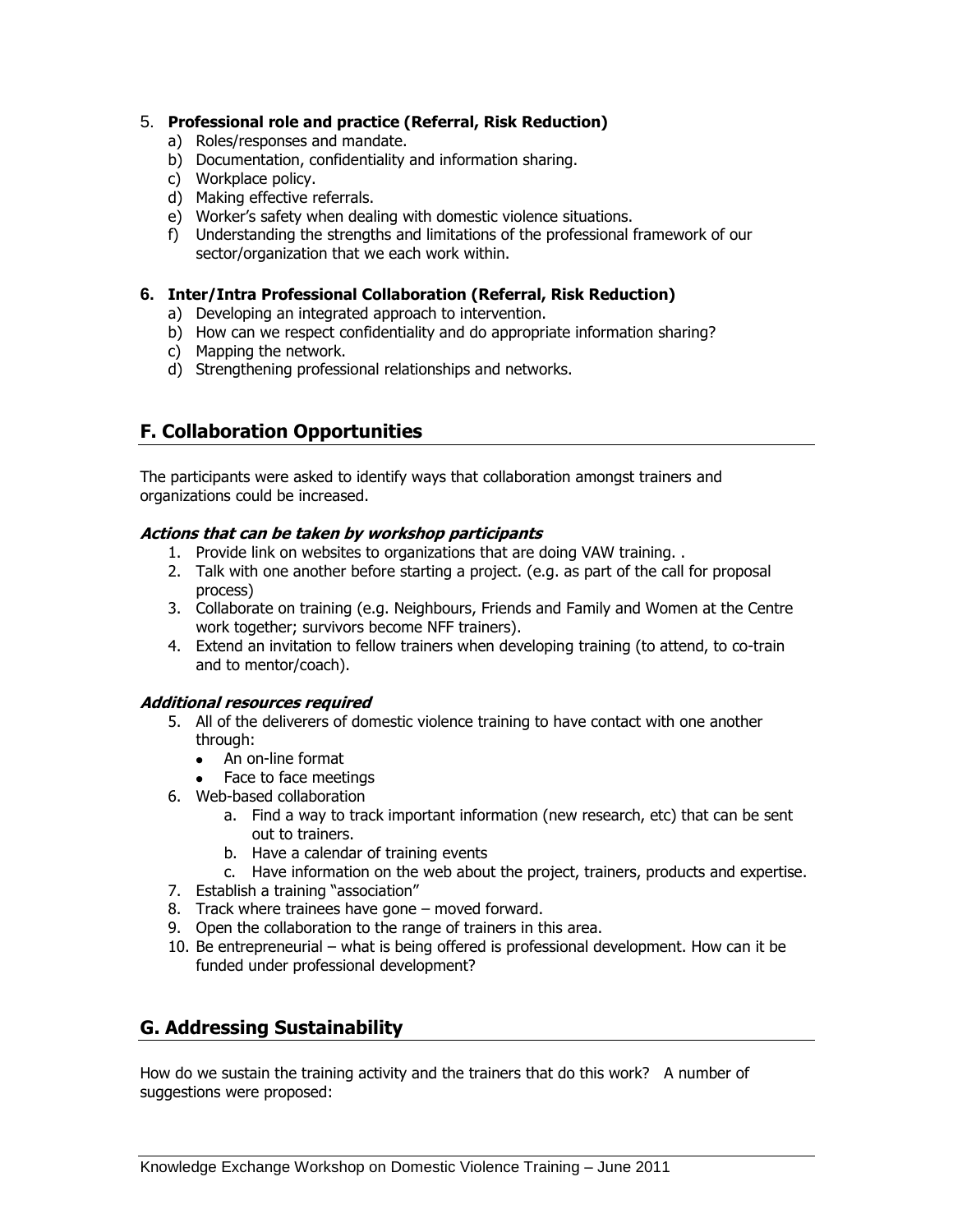- **1. Recognize that we have a product that people want and market it.** There are a wide number of professionals that deal indirectly with domestic violence and are not trained or supported. The law requires workplaces to respond to the issue. Need to describe the problem and how training will help (similar to cancer or MADD campaigns). Marketing training would include the development of a brand (to ensure that quality of training is assured). Other suggestions were:
	- Have a social marketing campaign.
	- Target specific professionals and professional associations.
	- Connect the marketing to other initiatives like NFF which is doing public education about the issue.
	- Use data in the promotional material that is credible and evidence-based. (e.g. why training works? The cost of not doing training)
- **2. Broaden the funding base of who invests in domestic violence training.** The obvious strategy is to interest businesses and corporations to pay for training for their workers or sponsor training for their sector. Another strategy was to work closely with the government to develop a longer-term strategy about training. As more corporations and businesses resource training, they can also become champions and leaders around the message of the value of training.
- **3. Embed training in organizations.** The current practice is to have short term funding to develop a comprehensive training initiative including a needs assessment, development of training materials and delivery of training. When evaluation is part of the initiative it is often short term and does not show the long-term impact of training on practice.

Training that has had a sustained life after the initial funding has been embedded into professional development training of the sector, into core curriculums or through train the trainer programs that are attached to other initiatives. Other suggestions were to target professional associations, to identify domestic violence training as a best practice, and to make it part of the accreditation process.

**4. Use training delivery products that do not rely on additional or new funding.** Many organizations are creating training that can be housed on a website and people can access videos, manuals and training modules on their own. Self-directed learning is more adaptable to web-based delivery.

## **H. Evaluating the Training Initiatives**

We need evidence of the long term and sustained impact of training in order to pursue sustainability strategies. People will want to know, 'what is the impact of doing training?'

Fortunately there is usually an evaluation component to current training initiatives. Unfortunately, there is no consistency in what evaluation tools and techniques are being applied. Participants described using pre and post assessments, qualitative and quantitative data collection, audits, file reviews, simulation "clients" or "patients" to test trainees once they are back on the job, and longitudinal studies. Evaluations are done by either independent evaluators or by the in-house staff. Anecdotal feedback is currently not consistently captured in existing evaluation processes.

What is needed to make evaluations an effective tool in marketing domestic violence training and for ongoing learning is:

• Clear outcomes that can be measured.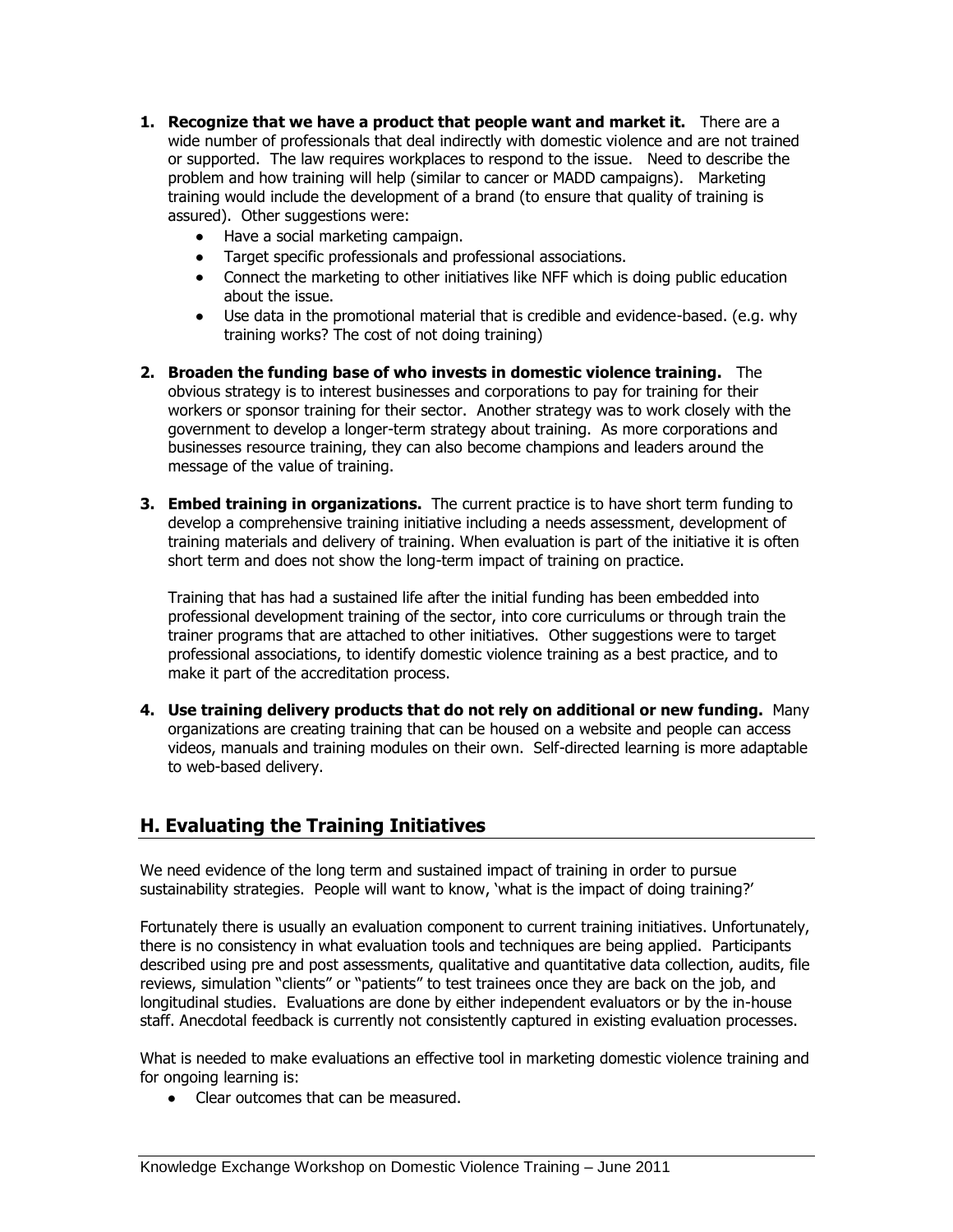- Evaluations that are developed early and integrated in different ways into the training initiative.
- Pre and post assessments.
- Create mailing list to "graduates" of trainees to facilitate ongoing communication.
- Funds to provide incentives and fees for training and evaluations.
- Follow-up evaluation forums.
- Tracking system to assess the impact of the training on practice.

The second stage of evaluating training initiatives is using the information. This is a function that needs to be coordinated. One concept is a learning institute that can support evaluation processes at the community level, collect evaluation data and review results. Having evaluation results collected and reviewed allows for gap analysis and an inventory of best practices.

## **I. Recommendations for Funder**

The final questions was, "How can the Ontario government further support and enhance DV training?" Specific suggestions were:

- Have a follow-up to this workshop so that these discussions can continue.
- $\bullet$ Recognize that more comprehensive and longer term evaluations are needed and that they must be funded as part of training initiatives.
- $\bullet$ Expand the existing list of training initiatives to include other information such as the products that are being produced out of the training and their availability. (e.g manual, video, scenarios)
- Be an advocate for mandatory training for professionals at both the educational and  $\bullet$ professional association level. Be an advocate for some part of that mandatory training to be cross-training with professionals they will work with in cases of domestic violence.

## **J. Closing Remarks**

Peter Jaffe and Barb MacQuarrie closed by acknowledging the work being done by the people in the room. They noted that the work that is being done by the people at this meeting continues to keep women and children safer. Training provides others with the tools to play a critical role in making women and children safer.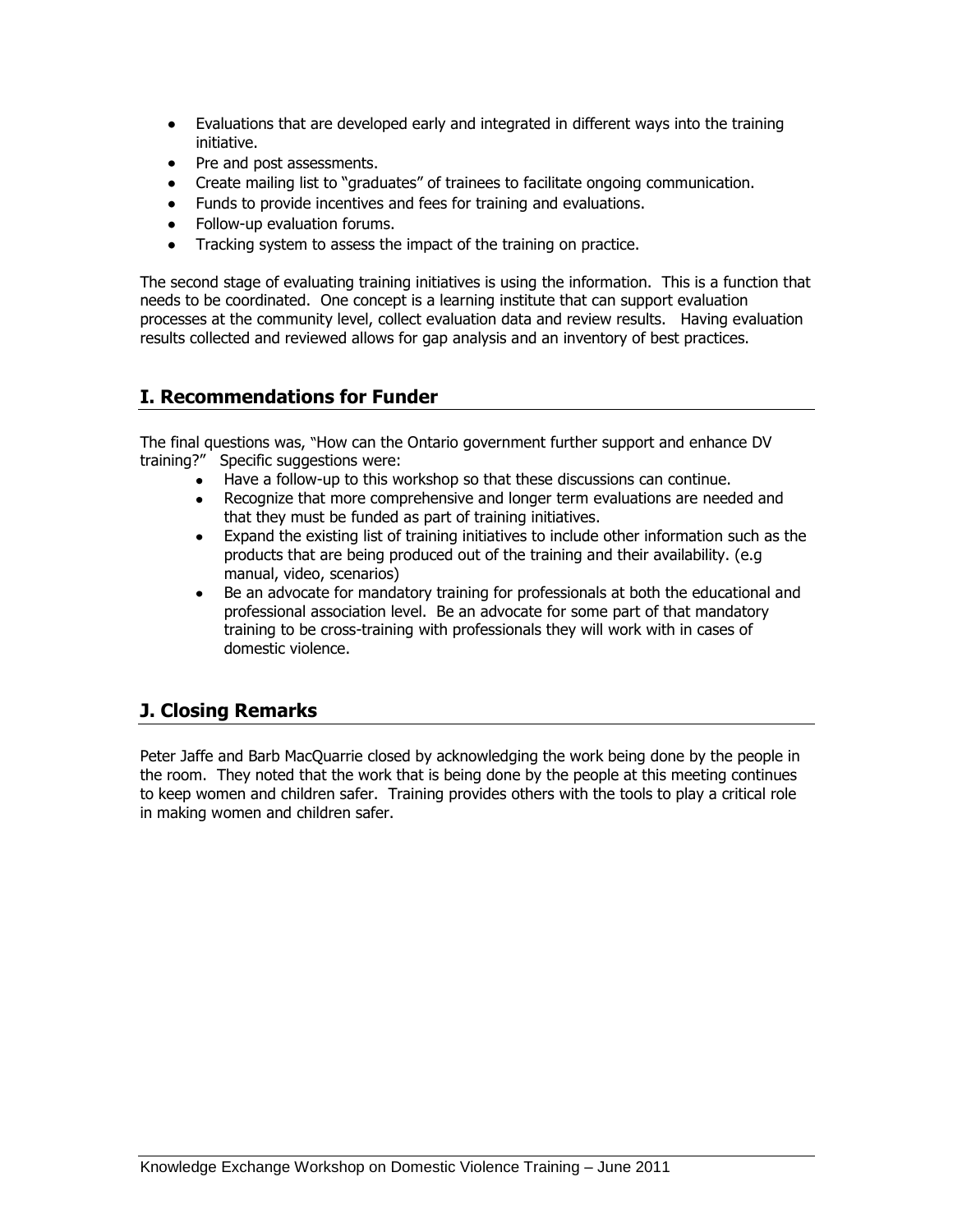## **Appendix A**

## **Summary of Professional Training on Domestic Violence**

## **Health Sector**

| <b>Organization</b>                                                                                                                                                | <b>Training</b><br><b>Initiative</b>                       | <b>Description of the Training</b>                                                                                                                                                                                                                                                                                                                                                                                                                                                                                                                                                                                               |
|--------------------------------------------------------------------------------------------------------------------------------------------------------------------|------------------------------------------------------------|----------------------------------------------------------------------------------------------------------------------------------------------------------------------------------------------------------------------------------------------------------------------------------------------------------------------------------------------------------------------------------------------------------------------------------------------------------------------------------------------------------------------------------------------------------------------------------------------------------------------------------|
| 1. Women's College<br><b>Hospital</b><br>Robin Mason, PhD.<br><b>Women's College Hospital</b><br>Tel: (416) 351-3732 x 2764<br>Email:                              | <b>Health Care</b><br>Providers<br>(English and<br>French) | This scenario-based, interactive, e-<br>learning platform is suitable for training a<br>variety of health care providers including<br>Emergency Department personnel,<br>obstetricians, family physicians, medical<br>and nursing students.                                                                                                                                                                                                                                                                                                                                                                                      |
| Robin.Mason@wchospital.ca                                                                                                                                          |                                                            | 17 modules have been developed. Upon<br>completing the training modules, learners<br>will have more knowledge about domestic<br>violence and its health impacts. They will<br>also know more about how to support<br>women who are experiencing or are at<br>risk of abuse.                                                                                                                                                                                                                                                                                                                                                      |
|                                                                                                                                                                    |                                                            | The competencies were developed<br>through consulting the academic research<br>literature, non-academic literature, experts<br>in the field and a broad group of provincial<br>stakeholders.                                                                                                                                                                                                                                                                                                                                                                                                                                     |
| 2. Women's College<br><b>Hospital</b><br>Robin Mason, PhD.<br><b>Women's College Hospital</b><br>Tel: (416) 351-3732 x 2764<br>Email:<br>Robin.Mason@wchospital.ca | Mental Health<br>and Addictions<br>Workers                 | A domestic violence core curriculum,<br>resources and an implementation plan for<br>training mental health and addiction<br>workers across Ontario. This project will<br>include:<br>identifying training needs through a<br>series of Round Table sessions<br>a literature review to establish a basis<br>٠<br>for the development of core<br>competencies;<br>review of curriculum and training<br>materials being used in Ontario and<br>other jurisdictions;<br>an advisory committee to assist with<br>٠<br>the development of the core<br>curriculum, resources and<br>implementation plan;<br>an implementation plan; and |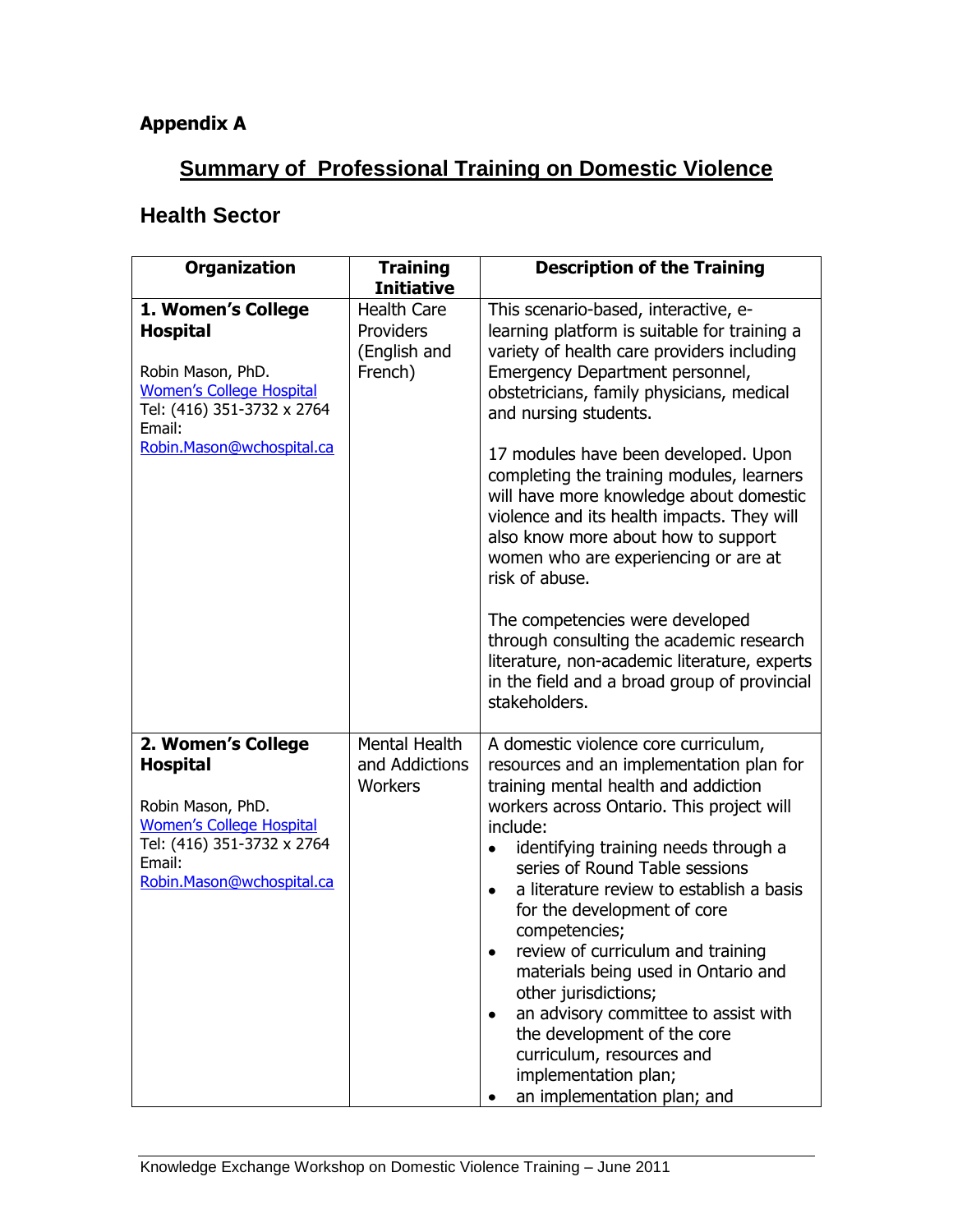|                                                                                                                                                                                                                                                                                                                                          |                                                                                                      | piloting the core curriculum, resources<br>$\bullet$<br>and implementation plan.                                                                                                                                                                                                                                                                                                                                                                                                                                                                                                                                                                                                                                                                                                             |
|------------------------------------------------------------------------------------------------------------------------------------------------------------------------------------------------------------------------------------------------------------------------------------------------------------------------------------------|------------------------------------------------------------------------------------------------------|----------------------------------------------------------------------------------------------------------------------------------------------------------------------------------------------------------------------------------------------------------------------------------------------------------------------------------------------------------------------------------------------------------------------------------------------------------------------------------------------------------------------------------------------------------------------------------------------------------------------------------------------------------------------------------------------------------------------------------------------------------------------------------------------|
| 3. Perinatal<br><b>Partnership Program</b><br>of Eastern and<br><b>Southeastern Ontario</b><br>(PPPESO)<br>Deborah Aylward, Project<br>Educator/Perinatal<br>Coordinator<br><b>Perinatal Partnership</b><br><b>Program of Eastern and</b><br><b>Southeastern Ontario</b><br>Tel: (613) 737-7600 x3245<br>Email:<br>DAylward@pppeso.on.ca | Perinatal Care<br>Providers<br>(English and<br>French, with<br>handouts in<br>multiple<br>languages) | a) Forums:<br>The Perinatal Partnership Program of<br>Eastern and Southeastern Ontario<br>(PPPESO) developed resources and<br>provided training in a variety of health<br>care settings on best practice guidelines<br>for the detection of and response to<br>woman abuse in the perinatal period.<br>b) Online modules:<br>In collaboration with Women's College<br>Hospital, PPPESO also developed two<br>online training modules that focus on<br>issues of domestic violence/woman abuse<br>in the perinatal period. These modules<br>develop competencies in the identification,<br>assessment and intervention during the<br>immediate postpartum period (in-hospital)<br>and up to 3 months following the birth of<br>a child.                                                       |
| 4. Sunnybrook - Osler<br><b>Centre for Prehospital</b><br>Care<br>Bryan Pett, Director<br>Corporate Development and<br>Strategic Planning<br>Sunnybrook - Osler Centre<br>for Prehospital Care<br>Email: bpett@socpc.ca<br>Tel: (416) 849-2450                                                                                           | Paramedic<br>Response to<br>Violence<br>Against<br>Women                                             | The Sunnybrook $-$ Osler Centre for<br>Prehospital Care has developed online<br>training for emergency first responders.<br>The first initiative, the "Paramedic<br>Response to Violence Against Women" is<br>available to paramedics and paramedic<br>students in community colleges across<br>Ontario. With the support of the<br>Association of Municipal Emergency<br>Medical Services Ontario (AMEMSO), the<br>training provides a realistic experience and<br>practical skills to better identify, respond<br>and support suspected victims.<br>A separate initiative is being undertaken<br>with Toronto Fire Services, who will pilot<br>the program for Ontario firefighters.<br>Participation in this training will be<br>mandatory for all front-line firefighters in<br>Toronto. |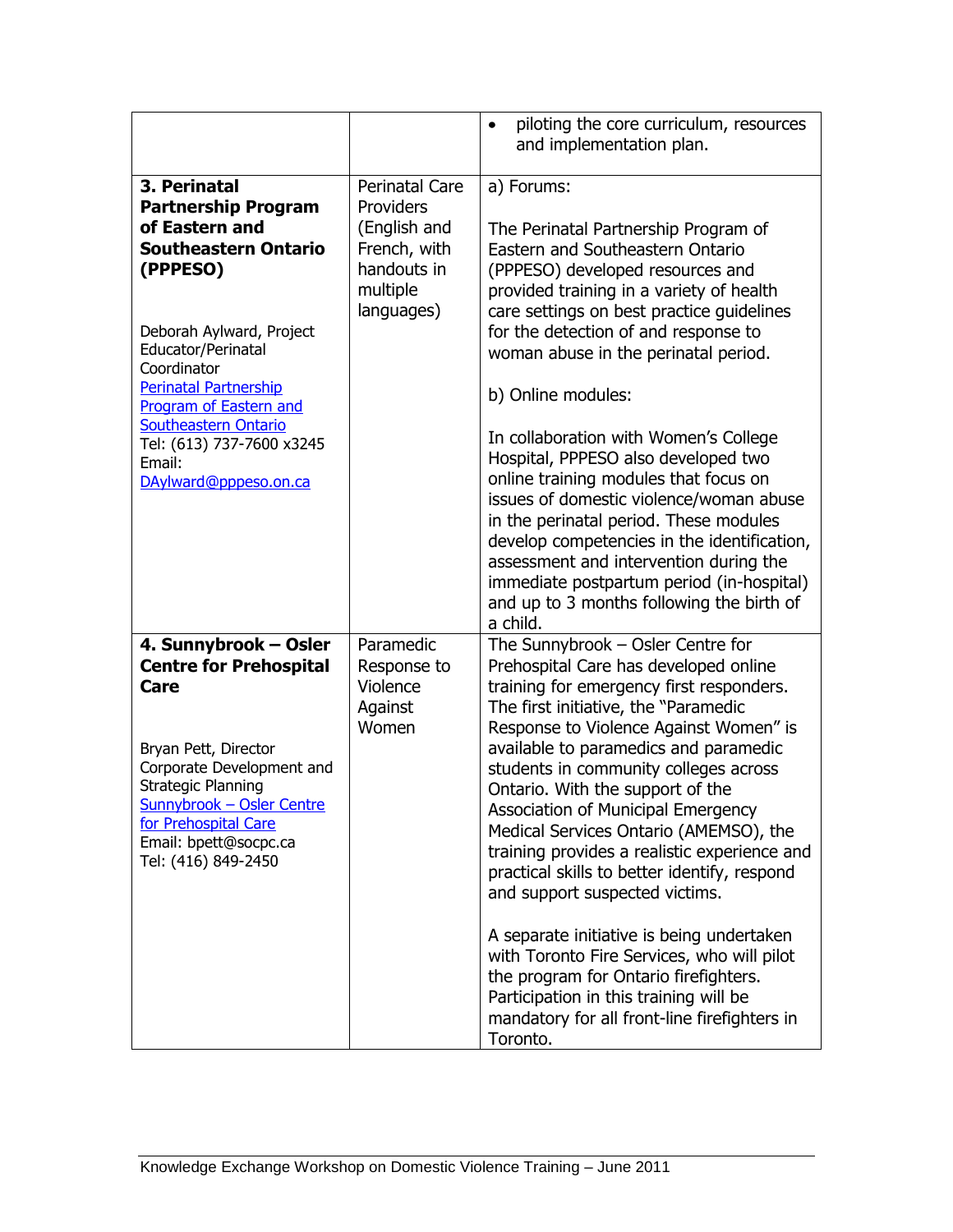## **Education Sector**

| <b>Organization</b>                                                                                                                                                                                                                                                                                                            | <b>Training</b><br><b>Initiative</b>                                                                              | <b>Description of the Training</b>                                                                                                                                                                                                                                                                                                                                                                                                                                                                                                                                                                                  |
|--------------------------------------------------------------------------------------------------------------------------------------------------------------------------------------------------------------------------------------------------------------------------------------------------------------------------------|-------------------------------------------------------------------------------------------------------------------|---------------------------------------------------------------------------------------------------------------------------------------------------------------------------------------------------------------------------------------------------------------------------------------------------------------------------------------------------------------------------------------------------------------------------------------------------------------------------------------------------------------------------------------------------------------------------------------------------------------------|
| <b>5. Springtide Resources</b><br>Marsha Sfeir, Executive<br><b>Director</b><br><b>Springtide Resources</b><br>Tel: (416) 968-3422 ext. 26<br>Email:<br>msfeir@womanabusepreventi<br>on.com                                                                                                                                    | English<br>Language<br>Elementary<br>School<br>Teachers,<br>Principals<br>and<br>Counsellors<br>(English<br>Only) | An English Language Expert Panel for<br>Educators was established to develop<br>training, resources and an implementation<br>plan designed for Ontario elementary<br>school teachers, principals and counsellors.<br>The <i>Woman Abuse Affects our</i><br><b>Children</b> project is helping educators<br>recognize and support children who may<br>be experiencing violence in their home.<br>The implementation plan included the<br>province-wide roll-out of facilitator training<br>sessions. Following this training,<br>participants were asked to lead information<br>sessions/ workshops with colleagues. |
| <b>6. L'Association des</b><br>directions et directions<br>adjointes des écoles<br>franco-ontariennes<br>(ADFO)<br>Nadine Goulet, Directrice<br>générale<br>L'Association des directions et<br>directions adjointes des<br>écoles franco-ontariennes<br>(ADFO)<br>Tel: (613) 789-1998 ext. 222<br>Email: nadinegoulet@adfo.org | French<br>Language<br>Elementary<br>School<br>Teachers,<br>Principals<br>and<br>Counsellors<br>(French<br>Only)   | A French Language Expert Panel for<br>Educators was established to develop<br>training, resources and an implementation<br>plan to meet the needs of French language<br>elementary school educators across<br>Ontario. The <i>J'ai mal quand on fait mal</i><br>á maman (When you Hurt Mommy It<br>Hurts Me Too) project includes a<br>resource guide for school staff, five<br>animated training scenarios, an<br>information brochure and a promotional<br>poster. Many of these resources have been<br>distributed to elementary schools across<br>Ontario.                                                      |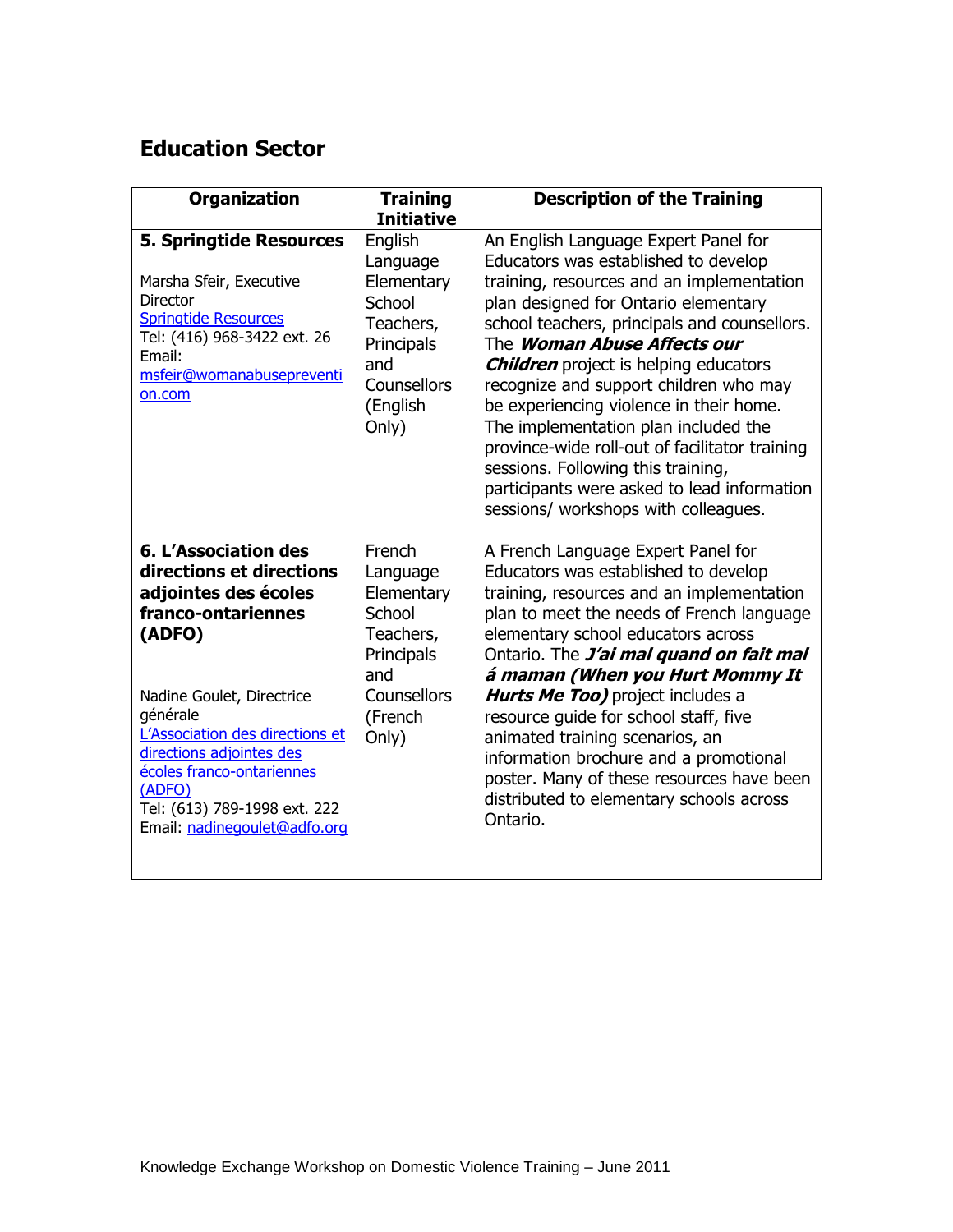## **Justice Sector**

| <b>Organization</b>                                                                                                                                                                                                                                                  | <b>Training</b><br><b>Initiative</b>                  | <b>Description of the Training</b>                                                                                                                                                                                                                                                                                                                                                                                                                                                                                                                                                                                                                                                                             |
|----------------------------------------------------------------------------------------------------------------------------------------------------------------------------------------------------------------------------------------------------------------------|-------------------------------------------------------|----------------------------------------------------------------------------------------------------------------------------------------------------------------------------------------------------------------------------------------------------------------------------------------------------------------------------------------------------------------------------------------------------------------------------------------------------------------------------------------------------------------------------------------------------------------------------------------------------------------------------------------------------------------------------------------------------------------|
| <b>7. National Judicial</b><br><b>Institute (NJI)</b><br>Katherine Kehoe, Senior<br>Advisor<br><b>National Judicial Institute</b><br>250 Albert Street, 4 <sup>th</sup> Floor<br>Ottawa, Ontario K1P 6M1<br>Tel: (613) 237-1118 ext. 271<br>Email: kkehoe@judicom.ca | Skills-based<br><b>Education for</b><br><b>Judges</b> | The National Judicial Institute (NJI) has<br>delivered skills-based learning<br>opportunities and produced practical<br>education resources about domestic<br>violence and the judicial process. The<br>content and materials were developed by<br>NJI in consultation with judicial leaders<br>and experts.                                                                                                                                                                                                                                                                                                                                                                                                   |
| 8. Legal Aid Office<br>For more information, contact<br>your nearest Legal Aid Office:<br>http://www.legalaid.on.ca/en/<br>contact/<br>contact.asp?type=ao                                                                                                           | Staff in Legal<br>Aid Offices<br>and Clinics          | Training resources have been developed<br>for staff in Legal Aid offices and clinics<br>across the province as well as criminal law,<br>family law and refugee lawyers. The focus<br>has been on identifying women who have<br>experienced violence as well as protocols<br>to more effectively assist them.<br>This training has been embedded through<br>an e-learning component and the<br>production and dissemination of training<br>DVDs, and is now available to current and<br>new Legal Aid service providers across<br>Ontario.                                                                                                                                                                      |
| 9. Law Commission of<br><b>Ontario</b><br>Law Commission of Ontario<br>Tel: (416) 650-8406<br>Toll Free: 1 (866) 950-8406<br>TTY: 1 (877) 650-8082<br>LawCommission@lco-cdo.org                                                                                      | Ontario Law<br>students                               | The Law Commission of Ontario (LCO) is<br>leading a project to develop model course<br>components ("modules") for Ontario law<br>students on issues related to violence<br>against women. The LCO is working with<br>all Faculties of Law in Ontario to design<br>these course components for use in<br>existing core courses and for a new<br>intensive course or workshop that would<br>focus on family and criminal law and skills<br>development for effective management of<br>domestic violence files. These modules will<br>have the potential to be used as separate<br>intensive course or workshop or integrated<br>into existing course. They can also be<br>modified for the Bar Admission course. |
| 10. Ministry of<br><b>Community Safety and</b><br><b>Correctional Services</b>                                                                                                                                                                                       | Training<br>Manual-<br>Working with                   | The Ministry of Community Safety and<br>Correctional Services (MCSCS), in<br>collaboration with violence-against-women                                                                                                                                                                                                                                                                                                                                                                                                                                                                                                                                                                                         |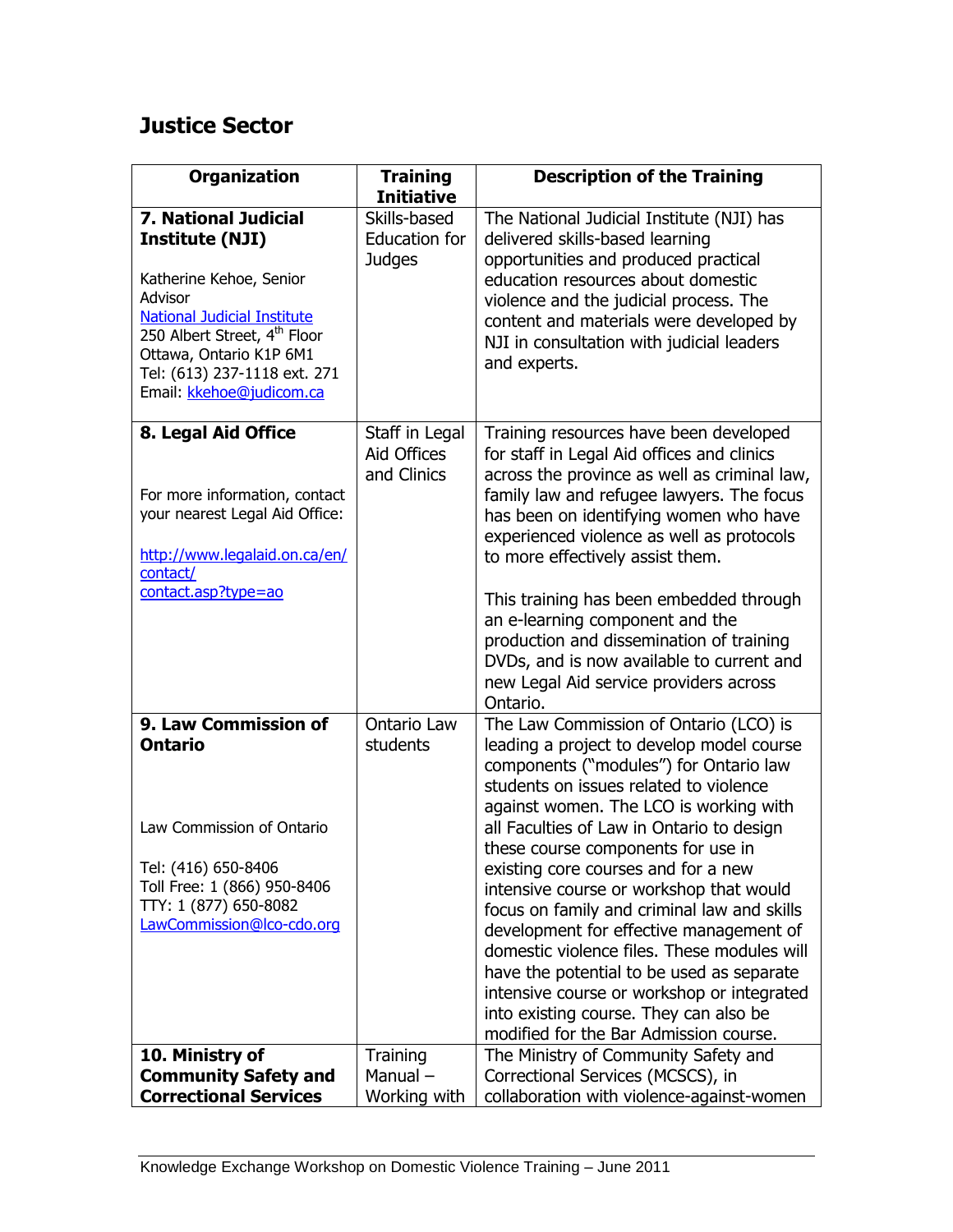| (MCSCS)<br>Lucy Fernandes, Senior Staff<br>Development Officer<br><b>Ontario Correctional Services</b><br>College<br><b>Ministry of Community Safety</b><br>and Correctional Services<br>Tel: (905) 548-5012<br>Email:<br>lucy.fernandes@ontario.ca | Female<br>Victims of<br><b>Domestic</b><br>Violence | experts, developed and delivered domestic<br>violence training to both community and<br>institutional staff who deal with female<br>offenders. Through these two-day<br>workshops, participants learn about the<br>root causes of partner abuse, the long-<br>term effects it has on women and their<br>children as well as strategies for assessing<br>risk. Because of this training, Ontario<br>Correctional Services staff is better<br>equipped to apply appropriate and timely<br>interventions.<br>The training is now imbedded as a<br>mandatory component of the basic training<br>curriculum. |
|-----------------------------------------------------------------------------------------------------------------------------------------------------------------------------------------------------------------------------------------------------|-----------------------------------------------------|---------------------------------------------------------------------------------------------------------------------------------------------------------------------------------------------------------------------------------------------------------------------------------------------------------------------------------------------------------------------------------------------------------------------------------------------------------------------------------------------------------------------------------------------------------------------------------------------------------|
|                                                                                                                                                                                                                                                     |                                                     |                                                                                                                                                                                                                                                                                                                                                                                                                                                                                                                                                                                                         |

## **Social Services Sector**

| <b>Organization</b>                                                                                                                                                                                                                                                                                   | <b>Training</b><br><b>Initiative</b>                     | <b>Description of the Training</b>                                                                                                                                                                                                                                                                                                                                                                                                                                                                                                                                                                                                                                                                                                                                                                                                                                                                                                                                                                                                                            |
|-------------------------------------------------------------------------------------------------------------------------------------------------------------------------------------------------------------------------------------------------------------------------------------------------------|----------------------------------------------------------|---------------------------------------------------------------------------------------------------------------------------------------------------------------------------------------------------------------------------------------------------------------------------------------------------------------------------------------------------------------------------------------------------------------------------------------------------------------------------------------------------------------------------------------------------------------------------------------------------------------------------------------------------------------------------------------------------------------------------------------------------------------------------------------------------------------------------------------------------------------------------------------------------------------------------------------------------------------------------------------------------------------------------------------------------------------|
| 11. Action ontarienne<br>contre la violence faite<br>aux femmes (AOcVF)<br>Ghislaine Sirois, Executive<br><b>Director</b><br>Action ontarienne contre la<br>violence faite aux femmes<br>288 Dalhousie, Suite E<br>Ottawa, Ontario K1N 7E6<br>Tel: (613) 241-8433<br>Email:<br>aocvf@francofemmes.org | Front-line<br>Workers<br>Serving<br>Francophone<br>Women | AOcVF operates a training institute for<br>frontline workers and managers who provide<br>support to French speaking women dealing<br>with violence. Two types of training have<br>been developed:<br>core training, particularly for new staff,<br>$\bullet$<br>continuing education to keep frontline<br>$\bullet$<br>staff and managers updated on new<br>approaches and specific emerging issues.<br>Current focus is on inter-relationship of<br>violence against women, mental health<br>issues and addictions; children who witness<br>violence against their mothers; and<br>accessibility law. Includes the development<br>of new tools or the adaptation of existing<br>tools.<br>The institute targets workers in shelters,<br>sexual assault centres, women's centres and<br>counseling agencies serving Francophone<br>women across Ontario.<br>Training is also offered online.<br>AOCVF also offers training on demand<br>(French only) on a variety of topics related to<br>VAW and feminist interventions. (i.e.<br>hospitals, schools, etc.) |
|                                                                                                                                                                                                                                                                                                       |                                                          | The J'ai mal quand on fait mal à maman<br>project completed with ADFO includes :                                                                                                                                                                                                                                                                                                                                                                                                                                                                                                                                                                                                                                                                                                                                                                                                                                                                                                                                                                              |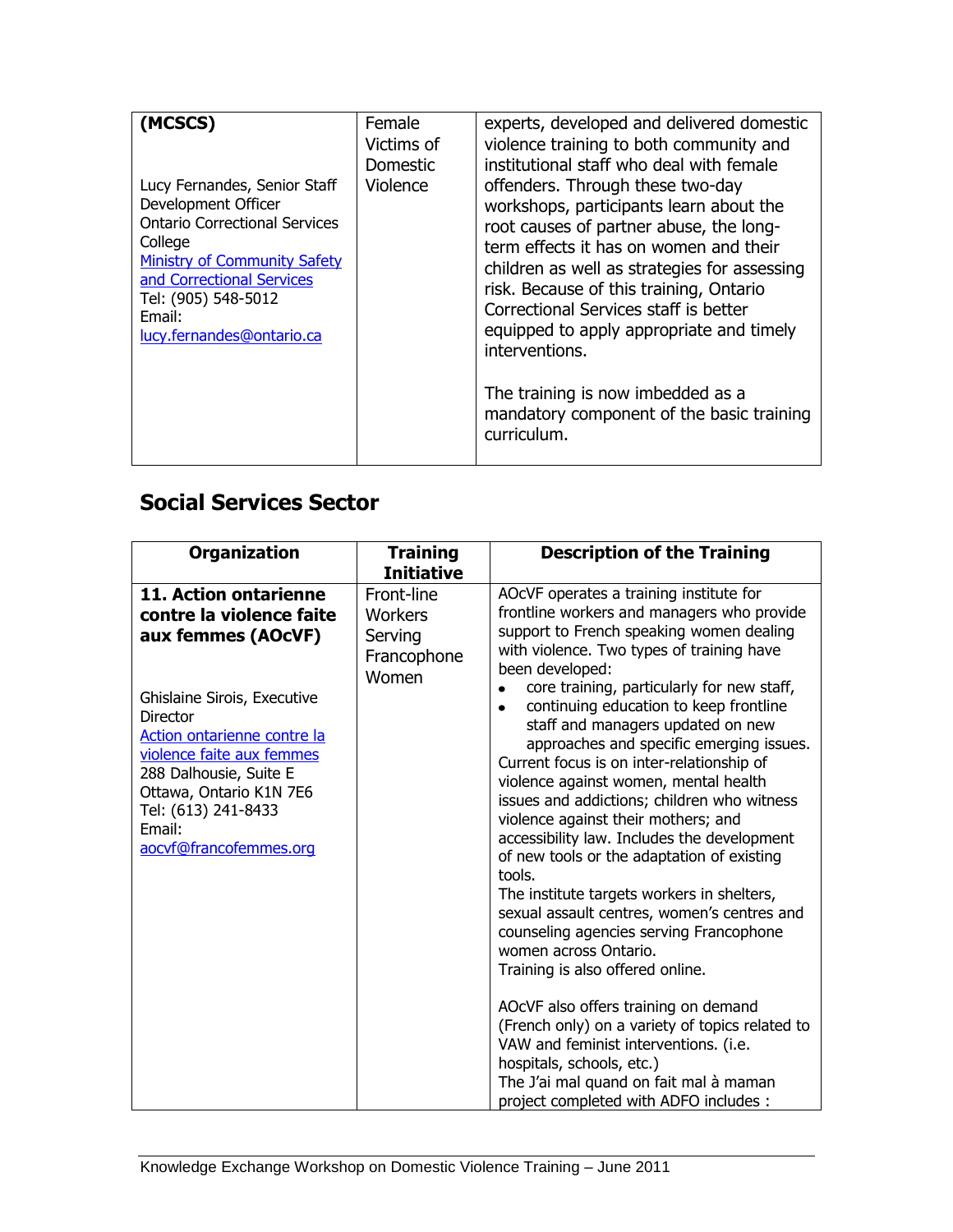|                                                                                                                                                                                                           |                                                                                               | Aide-enfants-témoins website<br>1.<br>http://www.aide-enfants-temoins.info/<br>Curriculum and training across the<br>2.<br>province. Documents, for principals and<br>teachers, were put on the website: in<br>Matériel à télécharger.<br>10 short film clips and a guide<br>3.<br>http://www.adfo.org/formation/violence-<br>familiale/                                                                                                                                                                                                                                                                                                                                                    |
|-----------------------------------------------------------------------------------------------------------------------------------------------------------------------------------------------------------|-----------------------------------------------------------------------------------------------|---------------------------------------------------------------------------------------------------------------------------------------------------------------------------------------------------------------------------------------------------------------------------------------------------------------------------------------------------------------------------------------------------------------------------------------------------------------------------------------------------------------------------------------------------------------------------------------------------------------------------------------------------------------------------------------------|
| 12. Equay-wuk<br>(Healthy Families Healthy<br>Nations project)<br>Jennifer Derosiers, Program                                                                                                             | Front-line<br><b>Workers</b><br>Serving<br>Aboriginal<br>Women in<br>Remote                   | The Healthy Families Healthy Nations<br>project developed a sustainable,<br>culturally sensitive, holistic family<br>violence prevention model and delivered<br>training to professionals and service<br>providers in remote First Nations                                                                                                                                                                                                                                                                                                                                                                                                                                                  |
| <b>Director</b><br><b>Equay-wuk (Women's Group)</b><br>P.O. Box 1781<br>16 Fourth Avenue North<br>Sioux Lookout, ON, P8T 1C4<br>Tel: 807-737-2214<br>Email: equaywuk@bellnet.ca                           | Communities                                                                                   | communities North-western Ontario.<br>Participants in the training sessions<br>included police officers, child and family<br>service workers, shelter workers, staff in<br>treatment centres and community<br>leaders, including band councillors and<br>chiefs.                                                                                                                                                                                                                                                                                                                                                                                                                            |
| 13. Springtide<br><b>Resources</b><br>Fran Odette, Coordinator<br>Women with Disabilities<br><b>Springtide Resources</b><br>Tel: (416) 968-3422 ext. 30<br>Email:<br>fodette@womanabuseprevent<br>ion.com | <b>Front Line</b><br>Workers<br>Serving<br>Women with<br>Developmental<br><b>Disabilities</b> | Springtide Resources brought together<br>two issues: Violence Against Women and<br>Intellectual Disabilities. This was done to<br>raise awareness of the unique risks and<br>support needed by women with<br>intellectual disabilities. Another objective<br>was to encourage service providers to<br>develop more inclusive practices.<br>As part of this initiative, Springtide<br>established an advisory committee of<br>service providers and women with<br>intellectual disabilities to develop<br>workshops and training resources. A<br>report on emerging practices was<br>developed after a successful pilot with<br>agencies who serve people with<br>intellectual disabilities. |
| 14. Ontario Council of<br><b>Agencies Serving</b><br><b>Immigrants (OCASI)</b><br>Immaculate Tumwine, Project<br>Coordinator                                                                              | <b>Settlement</b><br>Service<br>Providers                                                     | The Ontario Council of Agencies Serving<br>Immigrants (OCASI) developed and<br>carried out a province-wide program to<br>train settlement workers to recognize the<br>signs of abuse and provide women and<br>children at risk with appropriate support.<br>The program was aimed at frontline and                                                                                                                                                                                                                                                                                                                                                                                          |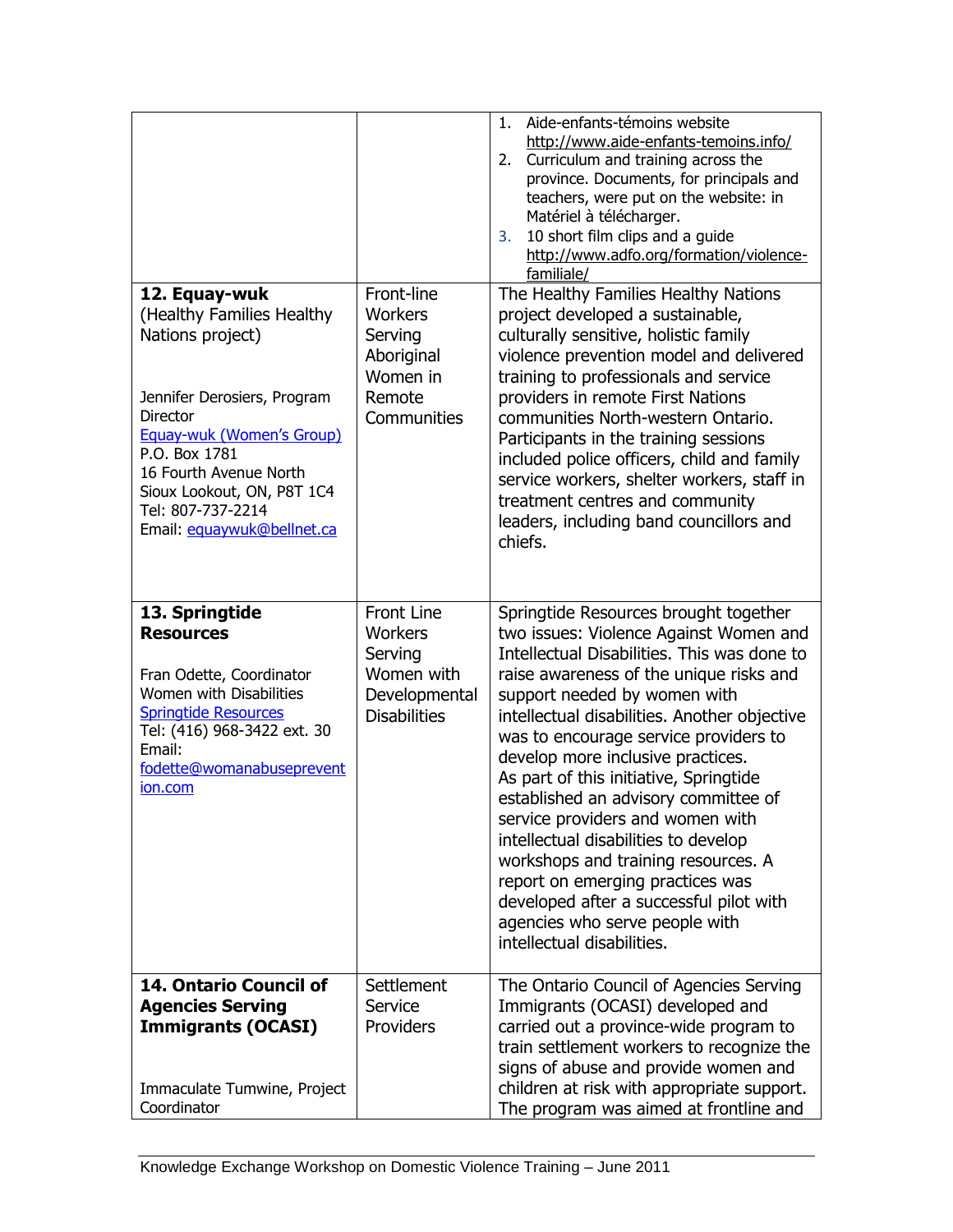| <b>Ontario Council of Agencies</b><br><b>Serving Immigrants</b><br>110 Eglinton Avenue West,<br>Suite 200<br>Toronto, Ontario M4R 1A3<br>Tel: 416-322-4950 ext. 285<br>Email: itumwine@ocasi.org                          |             | management staff in settlement<br>agencies, as well as volunteers and other<br>workers who serve newcomers.<br>Training content and materials were<br>designed in consultation with an advisory<br>committee drawn from settlement<br>agencies, shelters and other violence-<br>against-women services, Children's Aid<br>Societies, Francophones and other<br>community-based organizations. |
|---------------------------------------------------------------------------------------------------------------------------------------------------------------------------------------------------------------------------|-------------|-----------------------------------------------------------------------------------------------------------------------------------------------------------------------------------------------------------------------------------------------------------------------------------------------------------------------------------------------------------------------------------------------|
| <b>15. Ontario Association</b><br>of Interval and<br><b>Transition Houses</b><br>(OAITH)<br>Margaret Alexander<br><b>Ontario Association of Interval</b><br>and Transition Houses<br>oaithtraining@web.ca<br>416-977-6619 | VAW workers | OAITH has completed: 4 training films<br>and accompanying discussion guides,<br>updated the training-related sections of<br>its website including added an e-resource<br>library, a policy revision guidebook, an<br>anti-oppression training curriculum and<br>online risk assessment training (includes<br>a face to face component on woman<br>abuse and technology).                      |
|                                                                                                                                                                                                                           |             | Currently in the process of developing a<br>series of sector specific training materials<br>that support Violence Against Women<br>(VAW) workers to better advocate and<br>support women and their children who<br>have experienced violence.                                                                                                                                                 |
|                                                                                                                                                                                                                           |             | The focus of the next major initiative is<br>on developing and implementing training<br>to support women whose experiences of<br>violence is further complicated by various<br>social and systemic conditions that<br>increase her risk of further harm (e.g.<br>co-occurring problems such as mental<br>health and family violence).                                                         |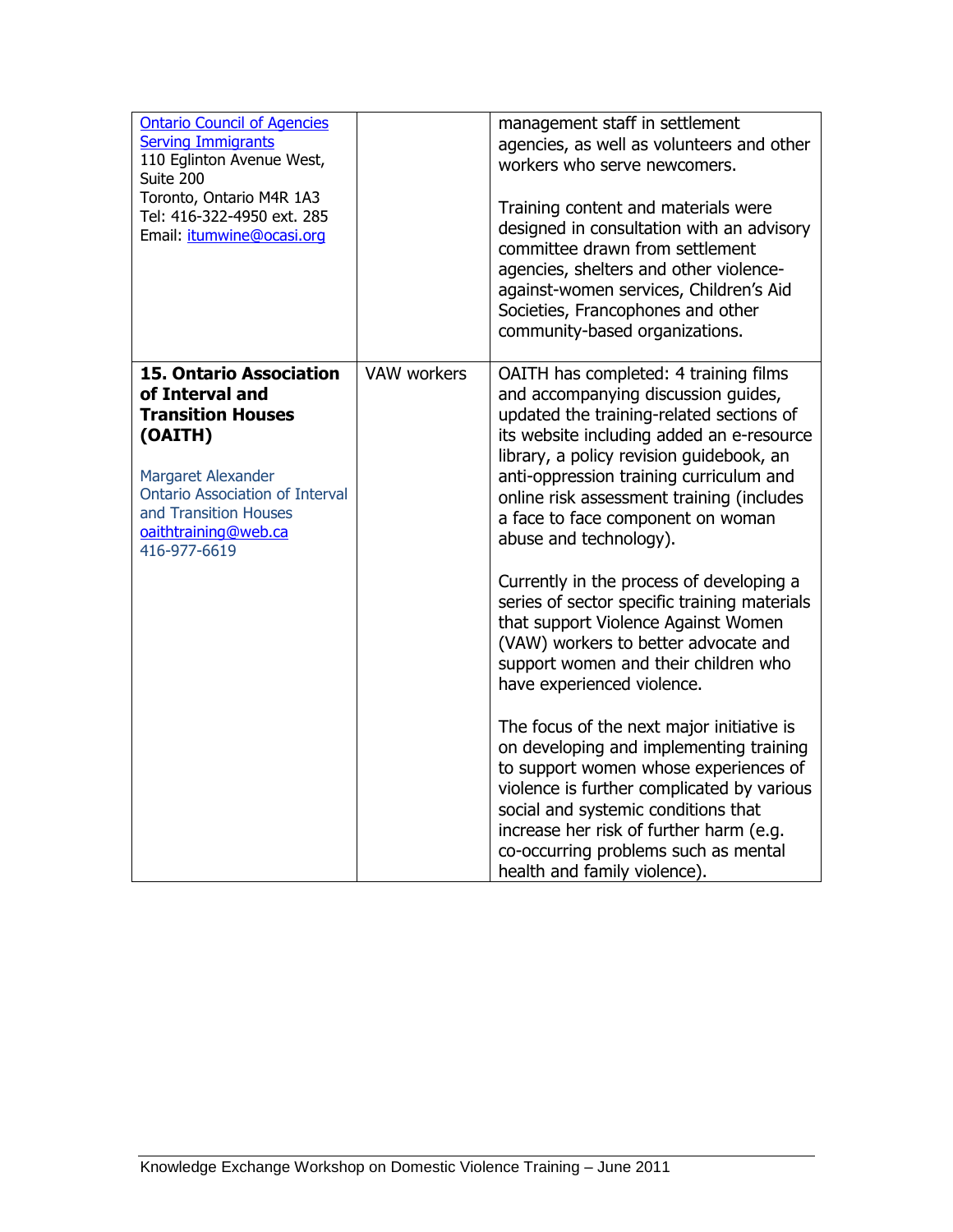| <b>16. Ontario Association</b><br>of Children's Aid<br><b>Societies</b><br>(Woman Abuse: Where<br>Woman Abuse and Child<br>Safety Intersect.)<br><b>Ruth Harper</b><br>rharper@oacas.org                                                                                                                                                                                                   | <b>Child welfare</b><br>workers                                                  | Advanced, two-day training program<br>designed for child protection staff to<br>share best practice interventions.<br><b>OACAS</b> "Critical Connections" Practice<br>guide accompanies the curriculum<br>content and delivery. Includes:<br>Understanding: causes and dynamics<br>of woman abuse<br>Gender based analysis and power<br>$\bullet$<br>imbalance<br>Effects of woman abuse on parenting<br>$\bullet$<br>Differential assessment and effects<br>on children<br>Lethality and safety planning<br>$\bullet$<br>Inter-agency collaboration<br>$\bullet$<br>Engaging men and holding them<br>$\bullet$<br>accountable<br>Curriculum was developed with<br>committee that included Child Welfare<br>and VAW expertise.<br>Being delivered across Ontario on a<br>demand basis. |
|--------------------------------------------------------------------------------------------------------------------------------------------------------------------------------------------------------------------------------------------------------------------------------------------------------------------------------------------------------------------------------------------|----------------------------------------------------------------------------------|----------------------------------------------------------------------------------------------------------------------------------------------------------------------------------------------------------------------------------------------------------------------------------------------------------------------------------------------------------------------------------------------------------------------------------------------------------------------------------------------------------------------------------------------------------------------------------------------------------------------------------------------------------------------------------------------------------------------------------------------------------------------------------------|
| 17. Ministry of<br><b>Community and Social</b><br><b>Services (MCSS) &amp;</b><br><b>Ontario Native Welfare</b><br><b>Administrators</b><br><b>Association (ONWAA)</b><br>Jeff Bowen<br>Policy Operations and<br>Program Design<br><b>Ministry of Community and</b><br><b>Social Services/ Ontario</b><br><b>Works</b><br>Email:<br>Jeffrey.Bowen@css.gov.on.c<br>а<br>Tel: (416) 325-6272 | <b>Ontario Works</b><br>Administrators<br><b>Serving First</b><br><b>Nations</b> | The Ministry of Community and Social<br>Services (MCSS) delivered the training<br>to Ontario Works administrators in eight<br>First Nations communities. With the help<br>of the Ontario Native Welfare<br>Administrators Association (ONWAA),<br>the MCSS adapted an earlier Ontario<br>Works violence-against-women training<br>package to meet Aboriginal needs.<br>Copies of the training materials have<br>been distributed to First Nations Ontario<br>Works sites across the province.                                                                                                                                                                                                                                                                                          |
| 18. Ministry of<br><b>Community and Social</b><br><b>Services</b><br>Pamela Roffey<br><b>Community Cervices Branch</b><br>Ministry of Community and<br><b>Social Services</b><br>Tel: (416) 327-4866                                                                                                                                                                                       | Front-line<br>Violence<br>Against<br>Women<br><b>Workers</b>                     | To address the need for ongoing training<br>in the violence-against-women sector,<br>the Ministry of Community and Social<br>Services conducted needs assessments<br>and supported training initiatives for<br>front-line workers across Ontario.<br>Content and materials were developed in<br>consultation with outside experts,                                                                                                                                                                                                                                                                                                                                                                                                                                                     |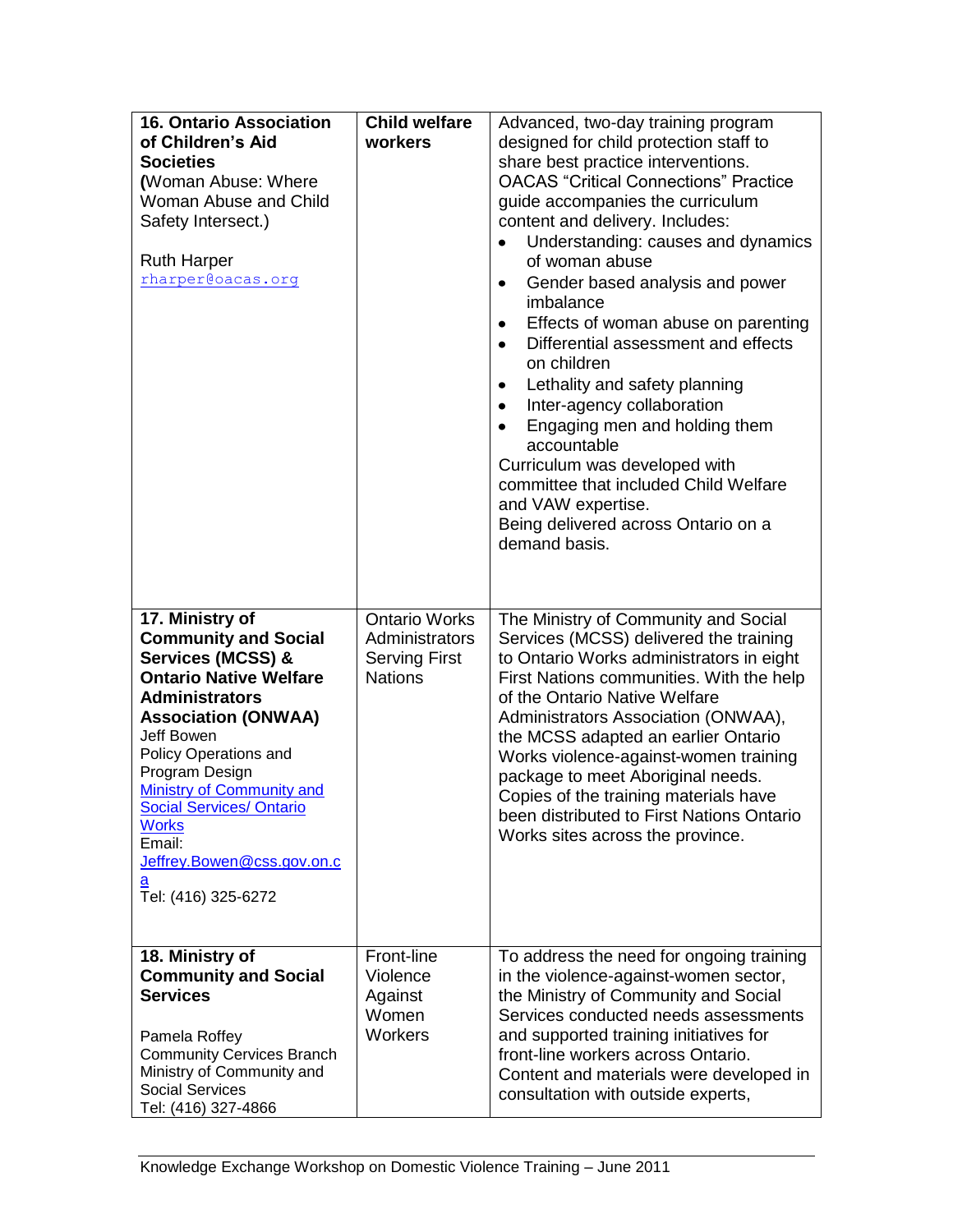| Email:<br>Pamela.Roffey@ontario.ca | including Aboriginal groups.                                                                                                                                                                                                                                                                               |
|------------------------------------|------------------------------------------------------------------------------------------------------------------------------------------------------------------------------------------------------------------------------------------------------------------------------------------------------------|
|                                    | Workers from emergency shelters,<br>counselling agencies, transitional and<br>housing support programs and the<br>province-wide crisis line were invited to<br>participated in training sessions dealing<br>with regional issues as well as how best<br>to support Aboriginal women and their<br>children. |

# **OTHER (tbc)**

| Organization                                                                                                                                                                          | <b>Training</b><br><b>Initiative</b>                                           | <b>Description of the Training</b>                                                                                                                                                                                                                                                                                                                                                                                                                                                                                                                                                    |
|---------------------------------------------------------------------------------------------------------------------------------------------------------------------------------------|--------------------------------------------------------------------------------|---------------------------------------------------------------------------------------------------------------------------------------------------------------------------------------------------------------------------------------------------------------------------------------------------------------------------------------------------------------------------------------------------------------------------------------------------------------------------------------------------------------------------------------------------------------------------------------|
| 19. Centre for Research<br>& Education on Violence<br>against Women &<br><b>Children (CREVAWC)</b><br><b>Barb MacQuarrie</b><br>Centre for Research &<br><b>Education on Violence</b> | Threat<br>Assessment/<br><b>Risk</b><br>Management<br>for service<br>providers | The Threat Assessment/ Risk<br>Management training will be developed<br>to meet the knowledge and skill<br>development needs of professionals and<br>service providers in the health, social<br>services and education sectors.<br>Topics will include:                                                                                                                                                                                                                                                                                                                               |
| Against Women & Children<br>Tel: 519-661-4023<br>Email: bmacquar@uwo.ca                                                                                                               |                                                                                | the importance of collaborative<br>relationships;<br>limits and protocols for addressing<br>confidentiality issues (e.g. guidelines<br>for social service sector);<br>threat assessment tools most<br>commonly used in Ontario and other<br>jurisdictions;<br>• assessing risk and providing support<br>to women from marginalized<br>communities;<br>• effective methods for monitoring and<br>intervening in high risk cases; and<br>communicating with front-line workers<br>$\bullet$<br>in other sectors (e.g. develop<br>guidelines on how to work with the<br>justice sector). |

| 20. Centre for Research                            | Workplaces | The Centre for Research & Education on   |
|----------------------------------------------------|------------|------------------------------------------|
| & Education on Violence                            |            | Violence against Women & Children        |
| against Women &                                    |            | (CREVAWC) developed and is delivering    |
| <b>Children (CREVAWC)</b>                          |            | a province-wide program, NFF@Work, to    |
|                                                    |            | train workplace stakeholders to          |
| <b>Barb MacQuarrie</b>                             |            | recognize, respond and refer in cases of |
| <b>Community Director</b><br>Centre for Research & |            | domestic violence/woman abuse. The       |
|                                                    |            | program has 3 levels and is intended to  |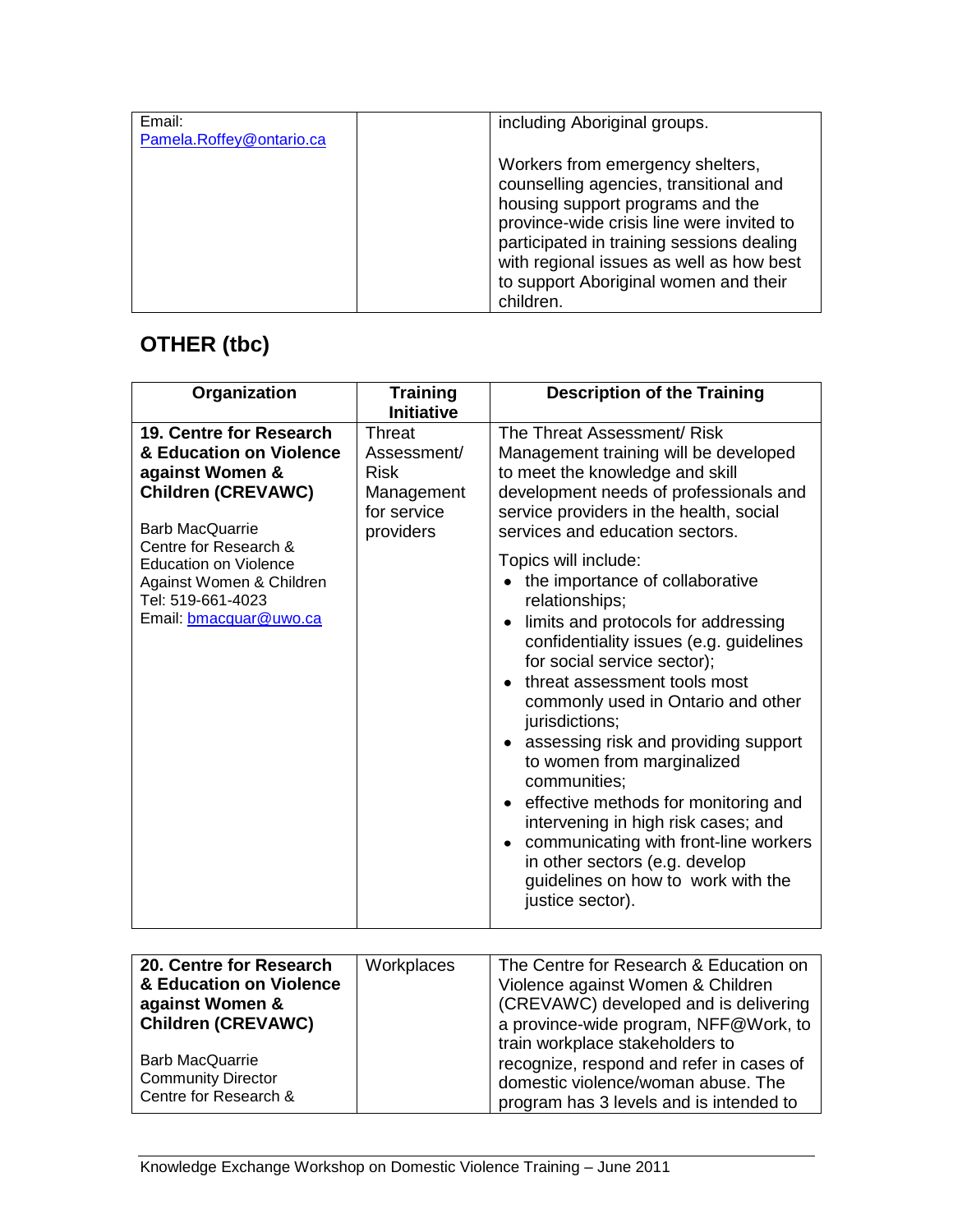| <b>Education on Violence</b>              | reach senior administrators, health &                                            |
|-------------------------------------------|----------------------------------------------------------------------------------|
| against Women & Children                  | safety professionals, human resource                                             |
| www.cryawc.ca<br>1137 Western Rd, Rm.1118 | professionals and all empoyees.                                                  |
| London, ON N6G 1G7<br>Tel: 519-661-4023   | NFF@Work was developed from the                                                  |
| Email: bmacquar@uwo.ca                    | Neighbours, Friends and Families                                                 |
|                                           | community-based campaign to help                                                 |
|                                           | workplaces meet new obligations in the<br>Ontario Health & Safety legislation to |
|                                           | meet new requirements to prevent and                                             |
|                                           | respond to domestic violence.                                                    |

| 21. Women at the Centre<br>Nneka MacGregor<br>nneka@womenatthecentre.<br>com | Survivors,<br>frontline staff<br>and volunteers | This initiative focused firstly on outreach<br>to different communities to raise<br>awareness about the importance of<br>survivor-led social action, and to inform<br>women about opportunities. It then on<br>increasing the individual and collective<br>capacity of survivors to engage, through<br>discussions and training on the<br>fundamentals of advocacy, effective<br>communication, leadership skills and<br>understanding the systems and their<br>experiences in context.<br>Also developed and delivered training to<br>system workers that was survivor- |
|------------------------------------------------------------------------------|-------------------------------------------------|--------------------------------------------------------------------------------------------------------------------------------------------------------------------------------------------------------------------------------------------------------------------------------------------------------------------------------------------------------------------------------------------------------------------------------------------------------------------------------------------------------------------------------------------------------------------------|
|                                                                              |                                                 | centred, survivor facilitated and shaped<br>by survivor experiences.                                                                                                                                                                                                                                                                                                                                                                                                                                                                                                     |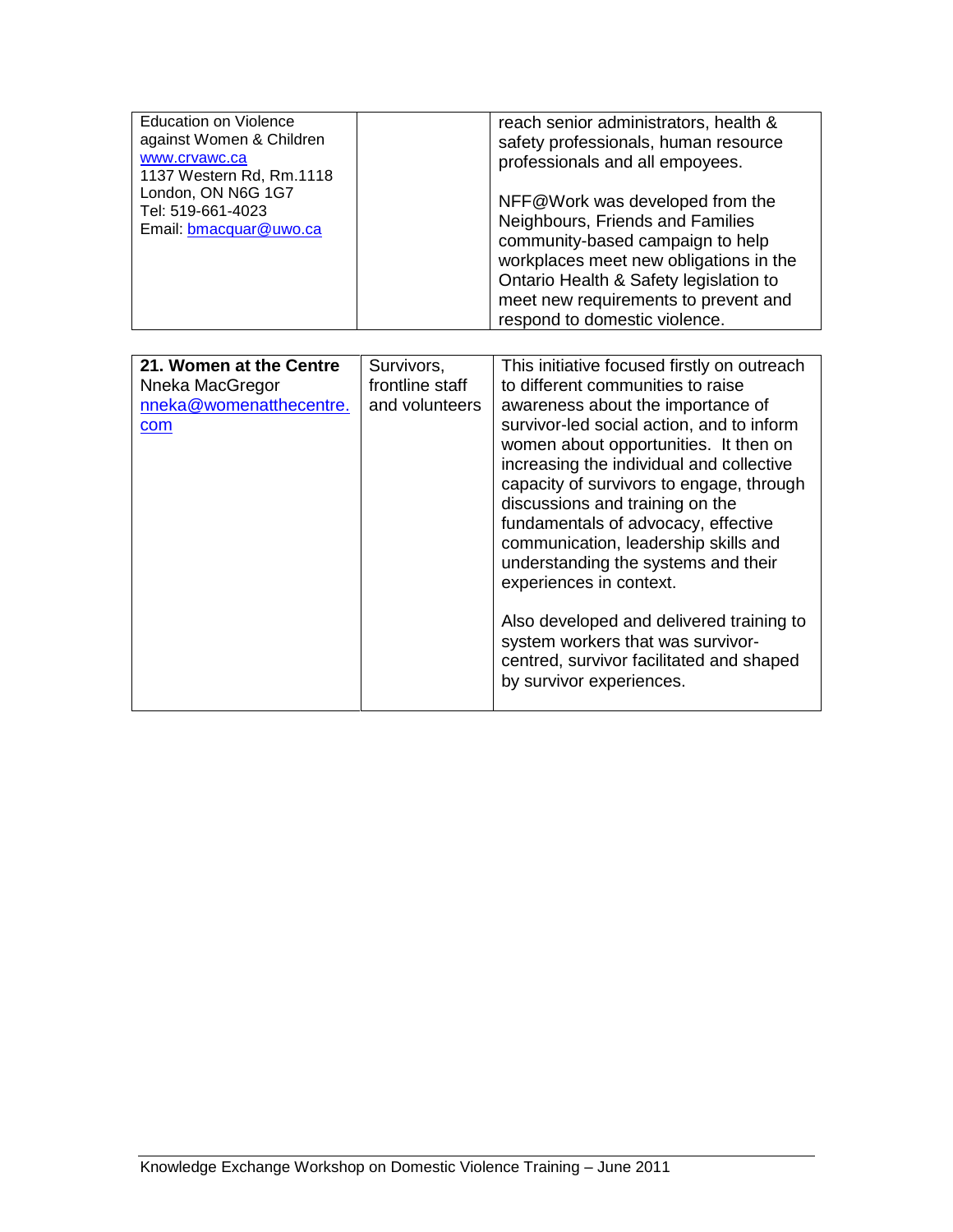## **Appendix B**

Checklist for DV Training

|    |           | <b>Core Competency or Outcome</b>                                                        |
|----|-----------|------------------------------------------------------------------------------------------|
|    |           | <b>Recognition</b>                                                                       |
|    |           | 1. What is violence?                                                                     |
|    |           | a) Characteristics                                                                       |
|    |           | b) Prevalence (gender analysis)                                                          |
|    |           | c) Dynamics of abusive relationships                                                     |
|    |           | d) What is not abuse? (what is a healthy relationship? What does conflict look like in a |
|    |           | healthy relationship?                                                                    |
|    |           | e) Understanding violence from a broader context (AR/AO - Human Rights -                 |
|    |           | decolonization framework - social determinants model).                                   |
|    |           |                                                                                          |
|    |           |                                                                                          |
|    |           | 2. What are the impacts?                                                                 |
|    |           | a) On the woman experiencing or having experienced violence?                             |
|    |           | b) On her children and family                                                            |
|    |           | c) Health affects                                                                        |
|    |           | d) Other relationships (including therapeutic relationships)                             |
|    |           | e) On vulnerable populations                                                             |
|    |           |                                                                                          |
|    |           | f) Understanding trauma                                                                  |
|    |           | g) Child sexual abuse legacy                                                             |
|    |           | h) Intersectional impacts of Mental Health, Addictions, Criminalization                  |
|    | i)        | Systems that the woman has to interface with.                                            |
|    |           |                                                                                          |
|    |           | <b>Response</b>                                                                          |
|    |           | 3. Interventions                                                                         |
|    | ٠         | Having the conversation so trust is built.                                               |
|    | ٠         | Creating safe environments for disclosure                                                |
|    | ٠         | Disclosure response                                                                      |
|    | $\bullet$ | What else is going on in her life that complicates intervention?                         |
|    | ٠         | Risk management/Threat Assessment                                                        |
|    | ٠         | Safety Plans                                                                             |
|    | ٠         | Unintended consequences                                                                  |
|    | ٠         | Supports available                                                                       |
|    | $\bullet$ | Resource materials to provide                                                            |
|    |           |                                                                                          |
|    |           | 4. Self-Reflection (reflective practices)                                                |
|    |           | Personal values, attitudes and beliefs specific to the professional/ worker/learner      |
|    |           | Engagement with self-care                                                                |
|    | ٠         | Compassion fatigue                                                                       |
|    |           |                                                                                          |
|    | ٠         | Commitment to continuous learning                                                        |
|    |           | <b>Refer and Reduce Risk</b>                                                             |
| 5. |           | <b>Professional role and practice</b>                                                    |
|    | $\bullet$ | Roles/responses and mandate                                                              |
|    | ٠         | Documentation, confidentiality and information sharing                                   |
|    | ٠         | Workplace policy                                                                         |

• Making effective Referrals